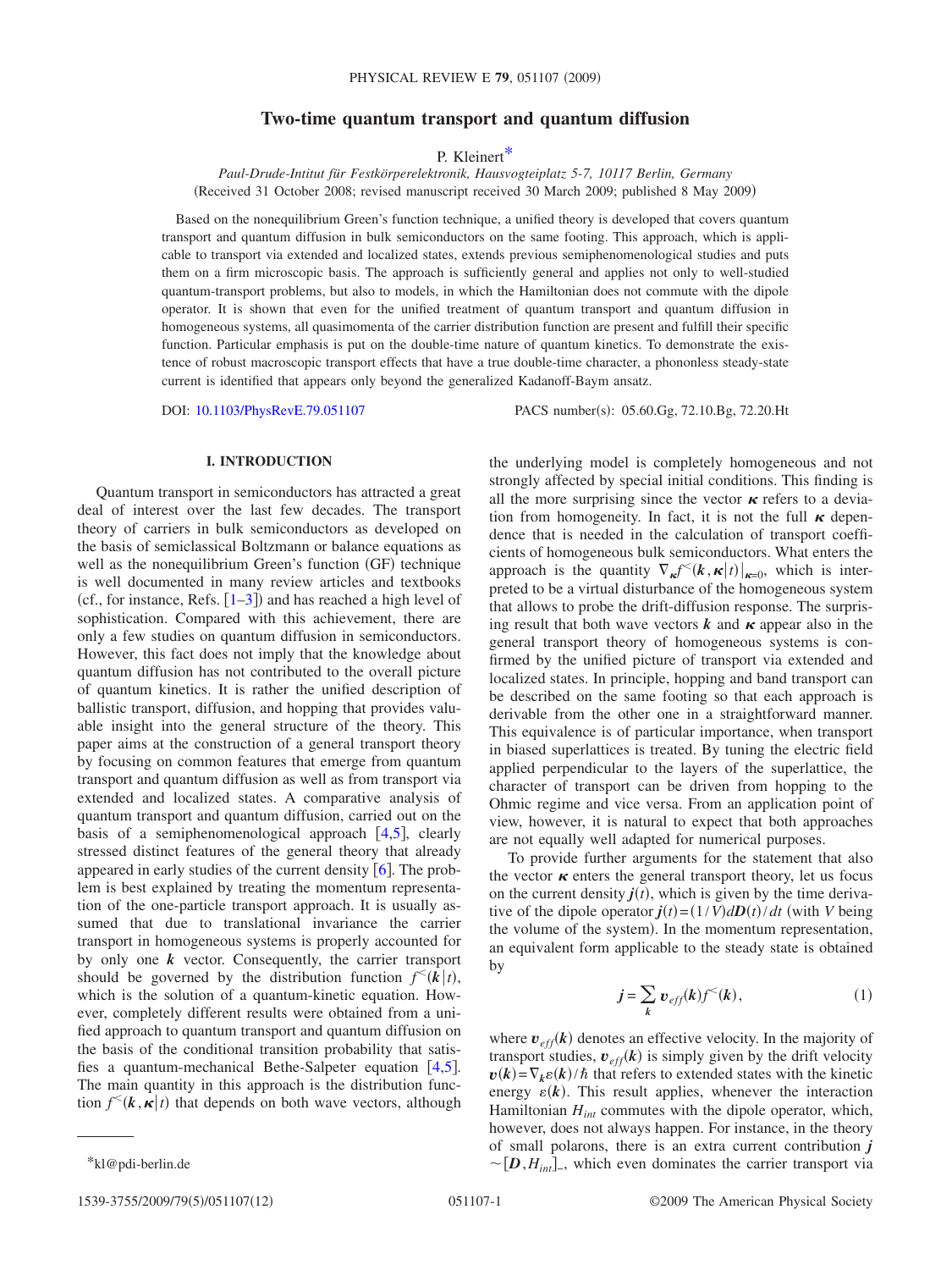the effective drift velocity  $v_{\text{eff}}(k)$ . The current density of this kind is expressed by the  $\kappa$  derivative of the collision integral calculated at  $\kappa$ =0. Another example refers to the proper definition of the spin current in semiconductors with spin-orbit interaction that recently became a subject of a lively controversial discussion  $\lceil 7 \rceil$  $\lceil 7 \rceil$  $\lceil 7 \rceil$ . In addition, the exact switching from band to hopping transport and vice versa requires the consideration of both momenta  $k$  and  $\kappa$  in the scattering terms and GFs  $[4]$  $[4]$  $[4]$ .

Former studies of this subject  $\lceil 4, 5 \rceil$  $\lceil 4, 5 \rceil$  $\lceil 4, 5 \rceil$  $\lceil 4, 5 \rceil$  $\lceil 4, 5 \rceil$  started from a phenomenological basis and introduced the quantum-mechanical description via the conditional transition probability calculated from a Bethe-Salpeter equation. This approach provided a unified picture of quantum transport and quantum diffusion that covers both transport via localized and extended states. Unfortunately, due to its phenomenological origin, the former more suggestive studies cannot cope with the full quantum statistics that is expressed by the close relationship between statistical and spectral components of double-time correlation functions. It is the aim of this paper to generalize our former semiphenomenological results by putting them on a firm microscopic basis and by accounting for the double-time character of quantum statistics. This program leads to a unified double-time description of quantum transport and quantum diffusion.

The most attractive starting point for the derivation provides the nonequilibrium GF technique that was initiated by Schwinger  $\lceil 8 \rceil$  $\lceil 8 \rceil$  $\lceil 8 \rceil$  and Keldysh  $\lceil 9 \rceil$  $\lceil 9 \rceil$  $\lceil 9 \rceil$  and that has been employed by several authors  $\left[10-15\right]$  $\left[10-15\right]$  $\left[10-15\right]$  to treat quantum transport. With respect to the time dependence, such a fundamental approach is able to cope with the two-time nature of quantum evolution. The double-time character manifests itself in coupled evolution equations for the spectral function and the statistical propagator. Moreover, memory effects appear due to the integration over the full time history. Unfortunately, most applications of the nonequilibrium GF method disregarded the entangled time dependence by relying on a sufficient homogeneity in time, which is exploited by first-order gradient expansions, when "center of mass" coordinates in space and time slowly vary. This approximation has a serious disadvantage, namely, it rules out the full quantum-mechanical character of transport phenomena. In contrast to these approaches, we account for the two-time dependence of GFs in an exact manner and generalize our former unified approach to quantum transport and quantum diffusion  $[4]$  $[4]$  $[4]$ . The basic quantity will be the two-time distribution function  $f^{\leq}(k, \kappa | T, t)$  that satisfies a quantum-kinetic equation. An example, given in the last section, demonstrates the existence of a macroscopic phononless quantum-transport mechanism that emerges only when the double-time dependence of GFs is properly taken into account.

#### **II. BASIC APPROACH**

### **A. Symmetry of the Green's functions**

We are going to focus on the basic physics of quantum transport that is revealed by controlled approximations in a one-particle picture that disregards the Coulomb interaction between carriers. Consequently, the electron-phonon interaction takes over the indispensable role of an inelasticscattering mechanism, which is needed when treating the nonlinear high-field transport. In spite of this restriction, we will, nevertheless, consider a rather general model that is compatible with many studies of quantum transport in semiconductors.

The main issue in deriving basic quantum-kinetic equations is the full account of symmetries. Although the translational invariance with respect to the spatial  $r_i$  and temporal  $t_i$  coordinates is broken, when external electric  $E(t)$  and magnetic *B* fields are applied to the sample, there remains a symmetry of GFs that is very important for the description of field-dependent nonequilibrium quantum transport  $[16]$  $[16]$  $[16]$ . This symmetry expresses the fact that a translation of spatial coordinates can be compensated by the vector potentials  $A(r)$ and  $A(t)$  of the external magnetic and time-dependent electric field, respectively. For the expectation values of the oneparticle propagators  $G^{\geq}$ , we have

<span id="page-1-0"></span>
$$
G^{\geq}(r_1,t_1|r_2,t_2) = e^{iA(t_2,t_1)r + iA(r)(r_2-r_1)}G^{\geq}(r_1+r,t_1|r_2+r,t_2),
$$
\n(2)

with the abbreviations  $A(t_2, t_1) = A(t_2) - A(t_1)$  and  $dA(t)/dt$  $= eE(t)/\hbar$ , where the vector potential of the magnetic field  $A(r)$  is given in the symmetric gauge. The symmetry expressed by Eq.  $(2)$  $(2)$  $(2)$  favors the utilization of the so-called Wigner-transformed GFs denoted by  $\tilde{G}^{\geq}$  that are invariant under spatial translations

$$
G^{\geq}(r_1, t_1 | r_2, t_2) = \widetilde{G}^{\geq}(r_1, t_1 | r_2, t_2) e^{iA(r_2)r_1 - iA(t_2, t_1)(r_1 + r_2)/2}, \quad (3)
$$

<span id="page-1-1"></span>with

$$
\widetilde{G}^{\geq}(r_1+r,t_1|r_2+r,t_2) = \widetilde{G}^{\geq}(r_1,t_1|r_2,t_2).
$$
 (4)

For a constant electric field,  $\tilde{G}^{\geq}$  agree with gauge-invariant GFs (cf., for instance, Refs.  $[17,18]$  $[17,18]$  $[17,18]$  $[17,18]$ ). Equation ([3](#page-1-1)) leads to simplifications that are most effectively exploited in Fourier space. Changing the coordinates according to

$$
R = \frac{r_1 + r_2}{2}, \quad r = r_2 - r_1, \quad T = \frac{t_1 + t_2}{2}, \quad t = t_2 - t_1,
$$
 (5)

we perform a Fourier transformation with respect to the spatial coordinates  $r$  and  $\overline{R}$  to obtain

<span id="page-1-2"></span>
$$
G^{\geq}(k, \kappa | T, t) = \int d^3 r e^{-i(\kappa - A(T, t))r}
$$

$$
\times \widetilde{G}^{\geq}(k + \frac{\kappa}{2} - \frac{1}{2}A(T, t) - A(r)|T, t), \quad (6)
$$

with

$$
A(T,t) = A\left(T - \frac{t}{2}\right) - A\left(T + \frac{t}{2}\right). \tag{7}
$$

The reduction in degrees of freedom and the separation of the momentum  $\kappa$  become more transparent in the absence of a magnetic field, when Eq.  $(6)$  $(6)$  $(6)$  is converted to the form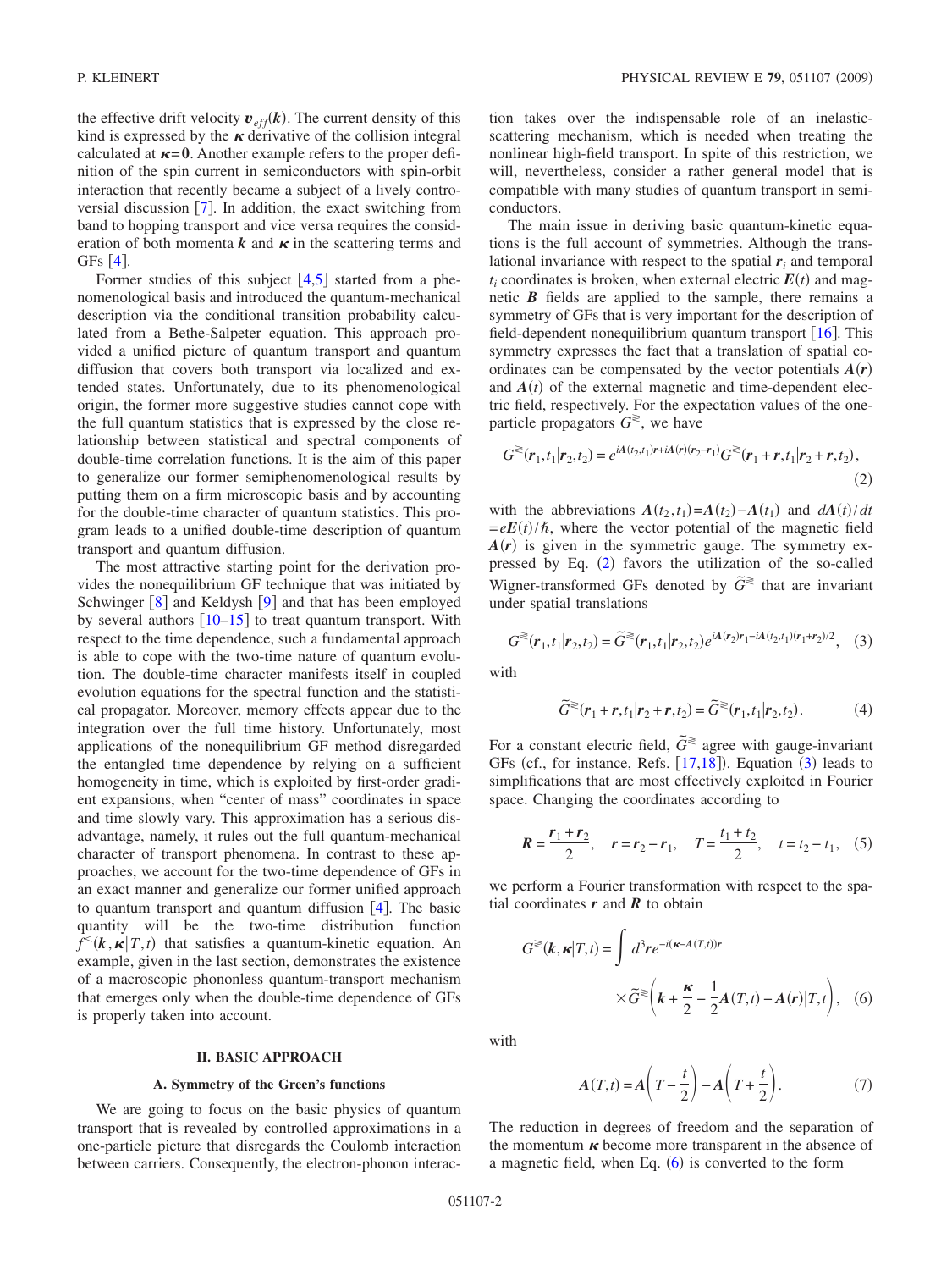$$
G^{\geqslant}(k,\kappa|T,t) = \delta[\kappa - A(T,t)]\widetilde{G}^{\geqslant}(k|T,t). \tag{8}
$$

<span id="page-2-0"></span>This equation enables the formulation of the transport theory on the basis of GFs  $\tilde{G}^{\gtrless}$  that respect the symmetry in the presence of electromagnetic fields. In our former quantum approach to carrier transport  $[19,20]$  $[19,20]$  $[19,20]$  $[19,20]$ , we profited from this transformation and from the general symmetry relation

$$
G^{\geqslant}(\mathbf{k}, \mathbf{\kappa}|T, t)^* = -G^{\geqslant}(\mathbf{k}, -\mathbf{\kappa}|T, -t). \tag{9}
$$

Note that the wave vector  $\kappa$  refers to a possible deviation from homogeneity and is absent in the conventional treatment of transport in homogeneous systems.

#### **B. Dyson equation**

A nonequilibrium system is completely characterized by only two independent two-point functions. From a physical point of view, the decomposition of the full matrix of GFs into statistical and spectral components is most attractive due to its clear physical interpretation and due to the unambiguous separation of their dynamical role. Loosely speaking, this choice of GFs makes clear which states are available and how often they are occupied. Having this natural decomposition in mind, we derive kinetic equations for the GFs *G* and  $G<sup>0</sup>$ , which effectively yield the density of states and the double-time density matrix, respectively. In the momentum representation, the coupled Dyson equations have the form  $\lceil 21 \rceil$  $\lceil 21 \rceil$  $\lceil 21 \rceil$ 

$$
\begin{aligned}\n\left[i\hbar\frac{\partial}{\partial t} - \varepsilon(\mathbf{k}) + ieE(t)\nabla_{\mathbf{k}}\right] G^{\geq}(\mathbf{k}t|\mathbf{k}'t') \\
= & \pm \hbar \int d\mathbf{k}_{1} \Biggl\{ \int_{t'}^{t} dt_{1} \Sigma^{\geq}(\mathbf{k}t|\mathbf{k}_{1}t_{1}) G^{\geq}(\mathbf{k}_{1}t_{1}|\mathbf{k}'t') \\
+ & \int_{-\infty}^{t'} dt_{1} \Sigma^{\geq}(\mathbf{k}t|\mathbf{k}_{1}t_{1}) G^{\leq}(\mathbf{k}_{1}t_{1}|\mathbf{k}'t') \\
- & \int_{-\infty}^{t} dt_{1} \Sigma^{\leq}(\mathbf{k}t|\mathbf{k}_{1}t_{1}) G^{\geq}(\mathbf{k}_{1}t_{1}|\mathbf{k}'t') \Biggr\}.\n\end{aligned} \tag{10}
$$

All scattering contributions are included in the self-energies  $\Sigma^{\leq}$ , while the time-dependent electric field is treated in the vector potential gauge. The derivation of kinetic equations for the GFs proceeds by well-established steps: (i) wave vectors are introduced by the replacement  $k \rightarrow k + \kappa/2$  and  $k'$  $\rightarrow k-\kappa/2$  and (ii) Dyson equations written down for  $G^{\geq}(k, \kappa | T, t)$  and  $G^{\geq}(k, \kappa | T, -t)^*$  are subtracted from each other. This procedure leads to exact quantum-kinetic equations. For simplicity, let us shorten the cumbersome calculation by focusing on a nondegenerate electron gas, for which the Boltzmann statistics applies under idealized conditions. As a consequence of this simplification, there is a strong imbalance between  $G^<$  and  $G^>$  in the sense that  $G^<$  is much "smaller" than  $G^>$  as the statistical propagator  $G^<$  is proportional to the carrier density. Adopting this approximation, we arrive at the following non-Markovian integral equation for the correlation function  $G^<$ ,

$$
\begin{split}\n&\left[i\hbar\frac{\partial}{\partial T} + \varepsilon\left(\mathbf{k} - \frac{\mathbf{\kappa}}{2}\right) - \varepsilon\left(\mathbf{k} + \frac{\mathbf{\kappa}}{2}\right) - i\hbar\frac{\partial A(T,t)}{\partial t}\nabla_{\mathbf{k}} + i\hbar\frac{\partial A(T,t)}{\partial T}\nabla_{\mathbf{\kappa}}\right]G^{<}(k, \mathbf{\kappa}|T,t) \\
&= \hbar\sum_{\kappa_{1}}\int_{0}^{\infty}dt_{1}\bigg\{-\Sigma^{<}\bigg(\mathbf{k} + \frac{\mathbf{\kappa}_{1}}{2}, \mathbf{\kappa} - \mathbf{\kappa}_{1}|T - \frac{t_{1}}{2}, t - t_{1}\bigg)G^{>}\bigg(\mathbf{k} - \frac{\mathbf{\kappa} - \mathbf{\kappa}_{1}}{2}, \mathbf{\kappa}_{1}|T + \frac{t - t_{1}}{2}, t_{1}\bigg) \\
&- \Sigma^{<}\bigg(\mathbf{k} - \frac{\mathbf{\kappa}_{1}}{2}, \mathbf{\kappa} - \mathbf{\kappa}_{1}|T - \frac{t_{1}}{2}, t + t_{1}\bigg)G^{>}\bigg(\mathbf{k} + \frac{\mathbf{\kappa} - \mathbf{\kappa}_{1}}{2}, \mathbf{\kappa}_{1}|T - \frac{t + t_{1}}{2}, - t_{1}\bigg) \\
&+ G^{<}\bigg(\mathbf{k} - \frac{\mathbf{\kappa}_{1}}{2}, \mathbf{\kappa} - \mathbf{\kappa}_{1}|T - \frac{t_{1}}{2}, t + t_{1}\bigg)\Sigma^{>}\bigg(\mathbf{k} + \frac{\mathbf{\kappa} - \mathbf{\kappa}_{1}}{2}, \mathbf{\kappa}_{1}|T - \frac{t + t_{1}}{2}, - t_{1}\bigg) \\
&+ G^{<}\bigg(\mathbf{k} + \frac{\mathbf{\kappa}_{1}}{2}, \mathbf{\kappa} - \mathbf{\kappa}_{1}|T - \frac{t_{1}}{2}, t - t_{1}\bigg)\Sigma^{>}\bigg(\mathbf{k} - \frac{\mathbf{\kappa} - \mathbf{\kappa}_{1}}{2}, \mathbf{\kappa}_{1}|T + \frac{t - t_{1}}{2}, t_{1}\bigg)\bigg\}.\n\end{split} \tag{11}
$$

To proceed further, one has to specify expressions for the self-energies, which are dictated by the underlying model (e.g., small polarons), the treated scattering diagrams (e.g., *T* matrix approximation), and the possible inclusion of the initial conditions  $[22]$  $[22]$  $[22]$ . As an example, let us select the selfconsistent Born approximation with coupling functions  $U_\lambda^{\gtrless}$ that are local in time,

<span id="page-2-1"></span>
$$
\Sigma^{\geqslant}(k,\kappa|T,t) = \sum_{k_1,\lambda} U_{\lambda}^{\geqslant}(k,k_1,\kappa|T,t)G^{\geqslant}(k_1,\kappa|T,t). \quad (12)
$$

For the widespread Fröhlich-type electron-phonon interaction, this equation reduces to

$$
U_{\lambda}^{\geqslant}(k,k',\kappa|T,t)=D_{\lambda}^{\geqslant}(k'-k|t). \qquad (13)
$$

The kinetic Eq.  $(11)$  $(11)$  $(11)$  together with Eq.  $(12)$  $(12)$  $(12)$  are not in the form that is commonly used for the calculation of the current density and the diffusion coefficient. Further transformation steps have to be carried out without any approximation. An obvious procedure would be the full exploitation of the symmetry based on the transformation in Eq.  $(6)$  $(6)$  $(6)$ , which would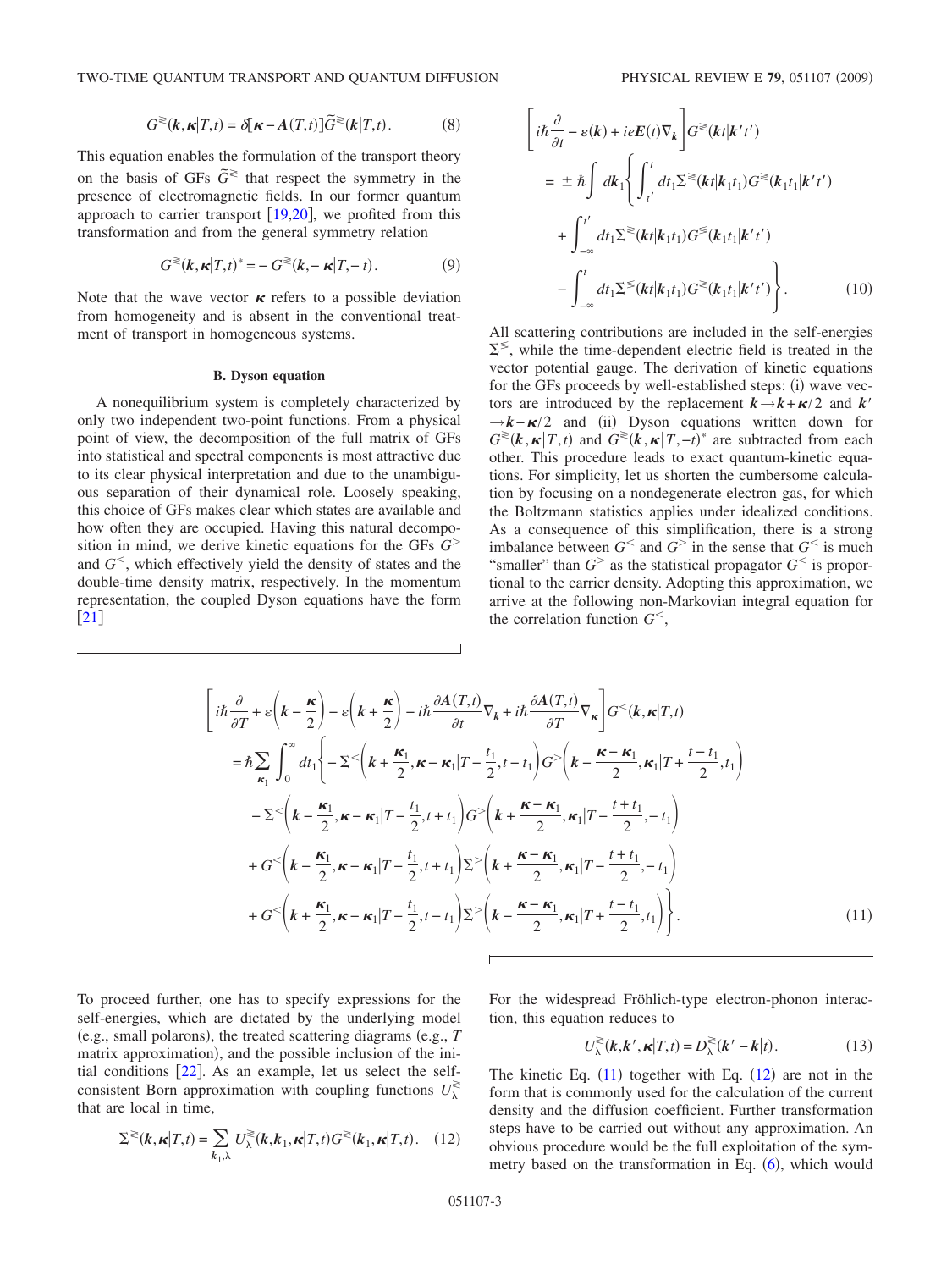considerably simplify the approach to nonequilibrium quantum transport. A consequent exploitation of the Wignertransformed GFs  $\tilde{G}^{\ge}$ , as applied in our former approach [19–](#page-11-13)[21](#page-11-15), leads, however, to a complete disappearance of the wave vector  $\kappa$  that plays a fundamental role in the unified quantum-transport description of both carrier drift and diffusion. Therefore, we suggest another procedure, which is more general and which discriminates between the states of the system  $(G^> )$  and their dynamical evolution  $(G^< )$ . The clear distinction between the role of spectral and dynamical GFs, which is a generic feature of nonequilibrium field theory, is accounted for in the approach by maintaining the GF  $G<sup>th</sup>$  in Eq. ([11](#page-2-0)) in its original form and by replacing only the GF  $G^>$  by the symmetry-adapted partner  $\tilde{G}^>$  defined in Eq. ([8](#page-2-0)). Loosely speaking, the remaining  $\kappa$  dependence in  $G<sup>0</sup>$  is needed to simulate a virtual probe of the system that reveals its dynamical response.

The reformulation of the kinetic Eq.  $(11)$  $(11)$  $(11)$  is facilitated by introducing functions  $\bar{G}^<$  and  $\bar{U}_\lambda^{\geq}$ 

$$
G^{<}(k, \kappa | T, t) = \overline{G}^{<}[k, \kappa - A(T, t) | T, t],
$$
 (14)

<span id="page-3-2"></span>
$$
U_{\lambda}^{\geqslant}(k,k_1,\kappa|T,t)=\overline{U}_{\lambda}^{\geqslant}[k,k_1,\kappa-A(T,t)|T,t] \qquad (15)
$$

that account for the internal order of the kinetic equations with respect to  $\kappa$ . By a further transformation, the kinetic energy of carriers is separated out by replacing the basic GFs  $\tilde{G}$  and  $\bar{G}$  through new ones  $R$  and  $R$ <sup><</sup>, which are defined by

<span id="page-3-0"></span>
$$
\tilde{G}^{>}(\mathbf{k}|T,t) = -iR^{>}(\mathbf{k}|T,t) \exp\left\{\frac{i}{\hbar} \int_{-t/2}^{t/2} d\tau \epsilon \left\{\mathbf{k} + A(T,t+\tau) -\frac{1}{2} \left[A\left(T+\frac{t}{2}\right) + A\left(T-\frac{t}{2}\right)\right]\right\}\right\},\tag{16}
$$

<span id="page-3-1"></span>
$$
\overline{G}^{<}(k, \kappa | T, t) = iR^{<}(k, \kappa | T, t)
$$
  
\n
$$
\times \exp \left\{ \frac{i}{2\hbar} \int_{-t/2}^{t/2} d\tau \left[ \varepsilon \left\{ k - \frac{\kappa}{2} + A(T + \tau) - \frac{1}{2} \left[ A \left( T + \frac{t}{2} \right) + A \left( T - \frac{t}{2} \right) \right] \right\} \right\}
$$
  
\n
$$
+ \varepsilon \left\{ k + \frac{\kappa}{2} + A(T + \tau) - \frac{1}{2} \left[ A \left( T + \frac{t}{2} \right) + A \left( T - \frac{t}{2} \right) \right] \right\} \right\}.
$$
 (17)

The reformulation of the kinetic equation, which is based on Eqs.  $(16)$  $(16)$  $(16)$  and  $(17)$  $(17)$  $(17)$ , isolates rapidly varying phase factors and leads to the conventional collision integral that appears in transport theory. The final exact reconstruction of the origi-nal kinetic Eq. ([11](#page-2-0)) is carried out by introducing the physical GFs  $f^{\geq}$  and respective coupling terms  $\mathcal{U}_{\lambda}^{\geq}$  via

$$
R^{\geqslant}(k,\kappa|T,t) = f^{\geqslant}\left(k \pm \frac{1}{2}A(T,t),\kappa|T,t\right) \quad \text{for} \quad t \geqslant 0,
$$
\n(18)

<span id="page-3-3"></span>
$$
\overline{U}_{\lambda}^{\geq}(k, k', \kappa | T, t) = U_{\lambda}^{\geq}(k \pm \frac{1}{2}A(T, t), k')
$$
  
 
$$
\pm \frac{1}{2}A(T, t), \kappa | T, t \quad \text{for} \quad t \geq 0. \tag{19}
$$

The execution of all transformation steps is straightforward and leads to a final kinetic equation, in which a timedependent renormalization of the bare kinetic energy appears on the left-hand side. As these single-particle corrections disappear in the limit  $t \rightarrow 0$ , which is relevant for the calculation of all transport coefficients, we neglect these contributions. This approximation does not significantly affect the general character of our approach. Inserting Eqs.  $(14)$  $(14)$  $(14)$ – $(19)$  $(19)$  $(19)$  into ki-netic Eq. ([11](#page-2-0)), we obtain our main general result, namely, a quantum-kinetic equation for the carrier distribution function  $f<sup>th</sup>$  that characterizes the statistical properties of the nonequilibrium system

<span id="page-3-4"></span>
$$
\begin{split}\n&\left\{\frac{\partial}{\partial T} + \frac{i}{\hbar} \Bigg[ \varepsilon \Bigg( \mathbf{k} + \frac{\mathbf{\kappa}}{2} \Bigg) - \varepsilon \Bigg( \mathbf{k} - \frac{\mathbf{\kappa}}{2} \Bigg) \Bigg] - \frac{\partial A(T,t)}{\partial t} \nabla_{\mathbf{k}} + \frac{\partial A(T,t)}{\partial T} \nabla_{\mathbf{\kappa}} \Bigg\} f^{\leq}(\mathbf{k}, \mathbf{\kappa} | T, t) \\
&= \sum_{q,\lambda} \sum_{k_1} \Bigg\{ \int_0^{\infty} dt_1 \Bigg[ \delta_{k_1, k+q+\Delta A_+} \mathcal{U}_{\lambda}^{\leq} \Bigg( \mathbf{k}_1 - q, \mathbf{k}_1, \mathbf{\kappa} | T - \frac{t_1}{2}, t - t_1 \Bigg) - \delta_{k_1, k+\Delta A_+} \mathcal{U}_{\lambda}^{\geq} \Bigg( \mathbf{k}_1 - \frac{\mathbf{\kappa}}{2}, \mathbf{k}_1 - q - \frac{\mathbf{\kappa}}{2}, 0 | T + \frac{t - t_1}{2}, t_1 \Bigg) \Bigg] \\
&\times f^{\leq} \Bigg( \mathbf{k}_1, \mathbf{\kappa} | T - \frac{t_1}{2}, t - t_1 \Bigg) f^{\geq} \Bigg( \mathbf{k}_1 - q - \frac{\mathbf{\kappa}}{2} \Bigg[ T + \frac{t - t_1}{2}, t_1 \Bigg) P_{t_1}(\mathbf{k}_1, q, \mathbf{\kappa} | T, t) \\
&- \int_{-\infty}^0 dt_1 \Bigg[ \delta_{k_1, k+\Delta A_-} \mathcal{U}_{\lambda}^{\geq} \Bigg( \mathbf{k}_1 + \frac{\mathbf{\kappa}}{2}, \mathbf{k}_1 - q + \frac{\mathbf{\kappa}}{2}, 0 | T - \frac{t - t_1}{2}, t_1 \Bigg) - \delta_{k_1, k+q+\Delta A_-} \mathcal{U}_{\lambda}^{\leq} \Bigg( \mathbf{k}_1 - q, \mathbf{k}_1, \mathbf{\kappa} | T + \frac{t_1}{2}, t - t_1 \Bigg) \Bigg] \\
&\times f^{\leq} \Bigg( \mathbf{k}_1, \mathbf{\kappa} | T + \frac{t_1}{2}, t - t_1
$$

The quantities that appear in this kinetic equation are given by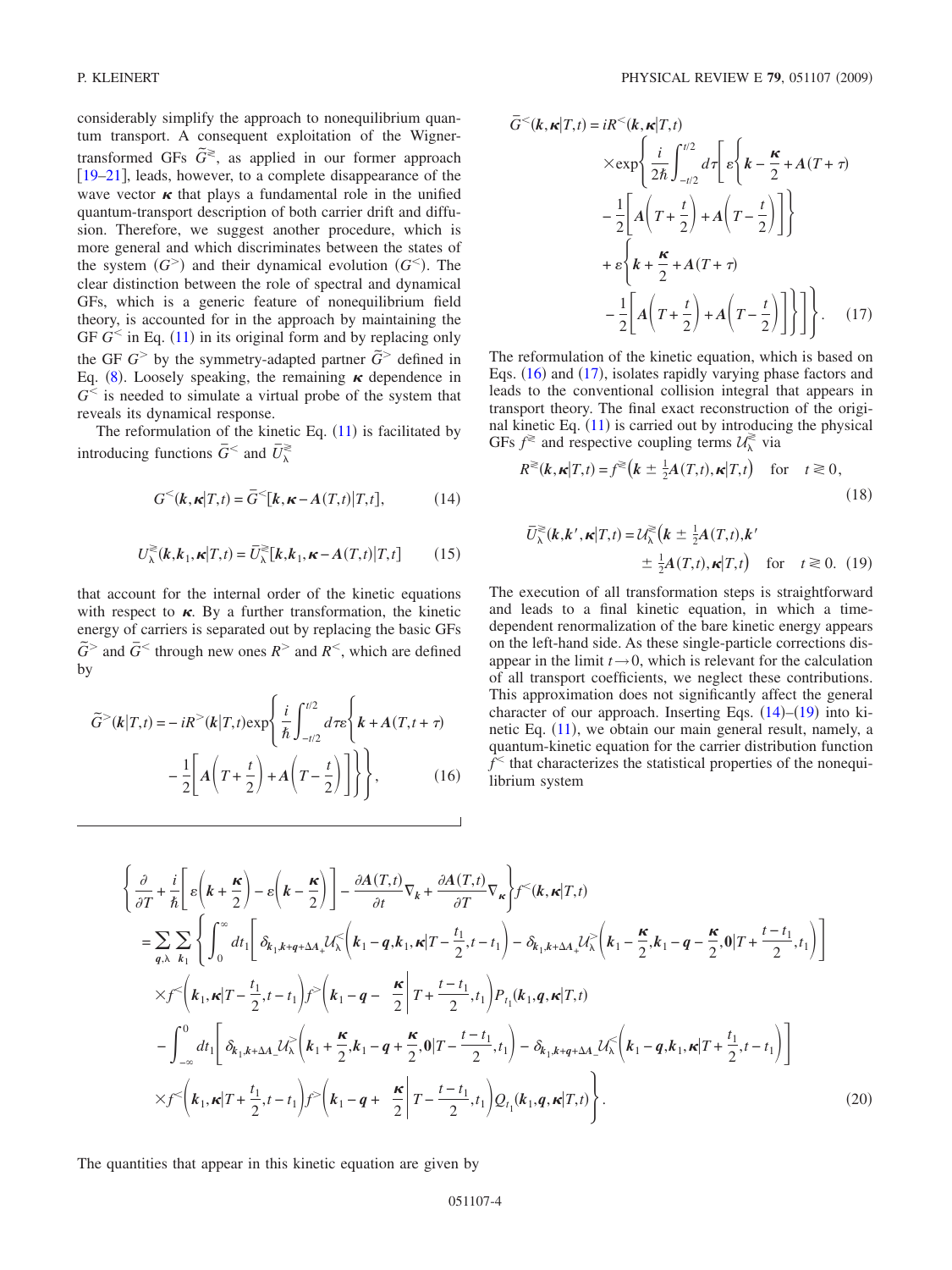$$
\Delta A_+ = A \left( T + \frac{t}{2} - t_1 \right) - A \left( T - \frac{t}{2} \right), \quad \Delta A_- = A \left( T - \frac{t}{2} + t_1 \right) - A \left( T - \frac{t}{2} \right), \tag{21}
$$

$$
P_{t_1}(\boldsymbol{k}_1, \boldsymbol{q}, \boldsymbol{\kappa} | T, t) = F_t\left(\boldsymbol{k}, \boldsymbol{\kappa} | T - \frac{t}{2}\right) F_{t_1}\left(\boldsymbol{k}_1, \boldsymbol{q}, \boldsymbol{\kappa} | T + \frac{t}{2} - t_1\right) F_{t_1 - t}\left(\boldsymbol{k}_1, \boldsymbol{\kappa} | T + \frac{t}{2} - t_1\right),\tag{22}
$$

<span id="page-4-4"></span>
$$
Q_{t_1}(k_1, \mathbf{q}, \mathbf{\kappa} | T, t) = F_t\left(k, \mathbf{\kappa} | T - \frac{t}{2}\right) F_{-t_1}^*\left(k_1, \mathbf{q}, -\mathbf{\kappa} | T - \frac{t}{2} + t_1\right) F_{-(t_1 - t)}^*\left(k_1, \mathbf{\kappa} | T - \frac{t}{2} + t_1\right),\tag{23}
$$

$$
F_{t_1}(k,q,\kappa|t_2) = \exp\left\{\frac{i}{\hbar} \int_0^{t_1} d\tau \varepsilon \left(k - q - \frac{\kappa}{2} + A(t_2 + \tau) - A(t_2)\right)\right\},\tag{24}
$$

<span id="page-4-1"></span><span id="page-4-0"></span>
$$
F_{t_1}(k, \kappa|t_2) = \exp\left\{-\frac{i}{2\hbar} \int_0^{t_1} d\tau \left[\varepsilon \left(k - \frac{\kappa}{2} + A(t_2 + \tau) - A(t_2)\right) + \varepsilon \left(k + \frac{\kappa}{2} + A(t_2 + \tau) - A(t_2)\right)\right]\right\}.
$$
 (25)

The general result in Eq.  $(20)$  $(20)$  $(20)$  has a number of intriguing features. First of all, we mention its two-time character. All quantities that enter kinetic Eq.  $(20)$  $(20)$  $(20)$  depend on two time variables that are responsible for the evolution on different time scales. This generic double-time nature of the nonequilibrium dynamics manifests itself in memory effects  $[23]$  $[23]$  $[23]$ , which are revealed by the non-Markovian time dependence in the collision integral. In general, the time convolution occurs in both time domains, but it is assumed that the most prominent effect primarily happens on the microscopic time scale. For the calculation of transport coefficients, only the special one-time distribution function  $f^{\leq}(k, \kappa | T, t=0)$  is needed. However, its determination from Eq. ([20](#page-3-4)) is still confronted with the double-time nature of the problem that resides in the right-hand-side (RHS) of this equation. A solution of this reconstruction problem is offered by the generalized Kadanoff-Baym ansatz  $[24,25]$  $[24,25]$  $[24,25]$  $[24,25]$ . But in this approximation, the two-time dependence is notoriously discarded. The physics that emerges beyond this approximation is captured by maintaining the general double-time quantum-kinetic Eq.  $(20).$  $(20).$  $(20).$ 

Let us add a general remark concerning the interpretation of the double-time kinetics. As shown in the next subsection, the distribution function  $f^{(k)}(k, \kappa | T, t=0)$  fully determines the temporal order of macroscopic transport phenomena. However, this quantity is only given by a strict reference to its two-time extension. Moreover, the self-energy is generally constructed from many-particle GFs that depend on several time variables. Therefore, on a fundamental level, the change of events cannot be brought into a sequence that can be mapped on a one-parameter flow of time extending from the past to the future. In quantum statistics, the changeability of things seems to be a more general concept than the temporal evolution based on an absolute time in the sense of classical physics.

Most essential for the construction of a unified kinetic theory that covers both the carrier drift and diffusion is the presence of the second wave vector  $\kappa$  in Eq. ([20](#page-3-4)), which, generally speaking, refers to a spatial inhomogeneity. Similar to the role played by the time variable  $t$ , the full  $\kappa$  dependence does not enter the expressions for the transport quantities, but only  $\kappa$  gradients at  $\kappa = 0$  (for instance, the basic quantity for quantum diffusion  $\begin{bmatrix}4\end{bmatrix}$  $\begin{bmatrix}4\end{bmatrix}$  $\begin{bmatrix}4\end{bmatrix}$  is given by the vector  $\nabla_{\kappa} f^{\leq}(k, \kappa | T, 0)|_{\kappa=0}$ . Besides the doubling of spatial and time variables, we mention an additional peculiarity of quantum-kinetic Eq.  $(20)$  $(20)$  $(20)$ , namely, the shift of momentum variables in Eqs.  $(24)$  $(24)$  $(24)$  and  $(25)$  $(25)$  $(25)$  by the vector potential of the electric field. This explicit field dependence of scattering gives rise to intracollisional field effects and nonlinear transport.

At the end of this subsection, we will show that the gen-eral two-time quantum-kinetic Eq. ([20](#page-3-4)) reproduces a number of established results that appear when further assumptions are adopted. The most familiar form of kinetic equations is obtained when the macroscopic time scale is inert to microscopic fluctuations  $(T + \Delta t \rightarrow T$  in  $f^{\geq}$  and  $\mathcal{U}^{\geq}$ ). In this case, we obtain

<span id="page-4-2"></span>
$$
\begin{aligned}\n&\left[\frac{\partial}{\partial T} + \frac{i}{\hbar} \left( \varepsilon \left( \mathbf{k} + \frac{\mathbf{\kappa}}{2} \right) - \varepsilon \left( \mathbf{k} - \frac{\mathbf{\kappa}}{2} \right) \right) \right. \\
&\left. - \frac{\partial A(T, t)}{\partial t} \nabla_k + \frac{\partial A(T, t)}{\partial T} \nabla_\mathbf{\kappa} \right] f^<( \mathbf{k}, \mathbf{\kappa} | T, t) \\
&= \sum_{k_1} \int_{-\infty}^{\infty} dt_1 f^<( \mathbf{k}_1, \mathbf{\kappa} | T, t - t_1) W( \mathbf{k}_1, \mathbf{k}, \mathbf{\kappa} | T, t, t_1),\n\end{aligned} \tag{26}
$$

where the scattering probability *W* is easily read off from Eqs.  $(20)$  $(20)$  $(20)$ – $(24)$  $(24)$  $(24)$ . For a better readability, the result is presented in the Appendix. This kinetic equation still preserves the double-time nature of GFs, but restricts to locality in time with respect to the macroscopic time scale  $T$ . From Eq.  $(26)$  $(26)$  $(26)$ , an important sum rule for  $\kappa = 0$  follows. Calculating the sum over *k*, we immediately obtain from the left-hand side of Eq.  $(26)$  $(26)$  $(26)$  the equality

<span id="page-4-3"></span>
$$
\sum_{k} W(k_1, k, \kappa = 0 | T, t, t_1) = 0, \qquad (27)
$$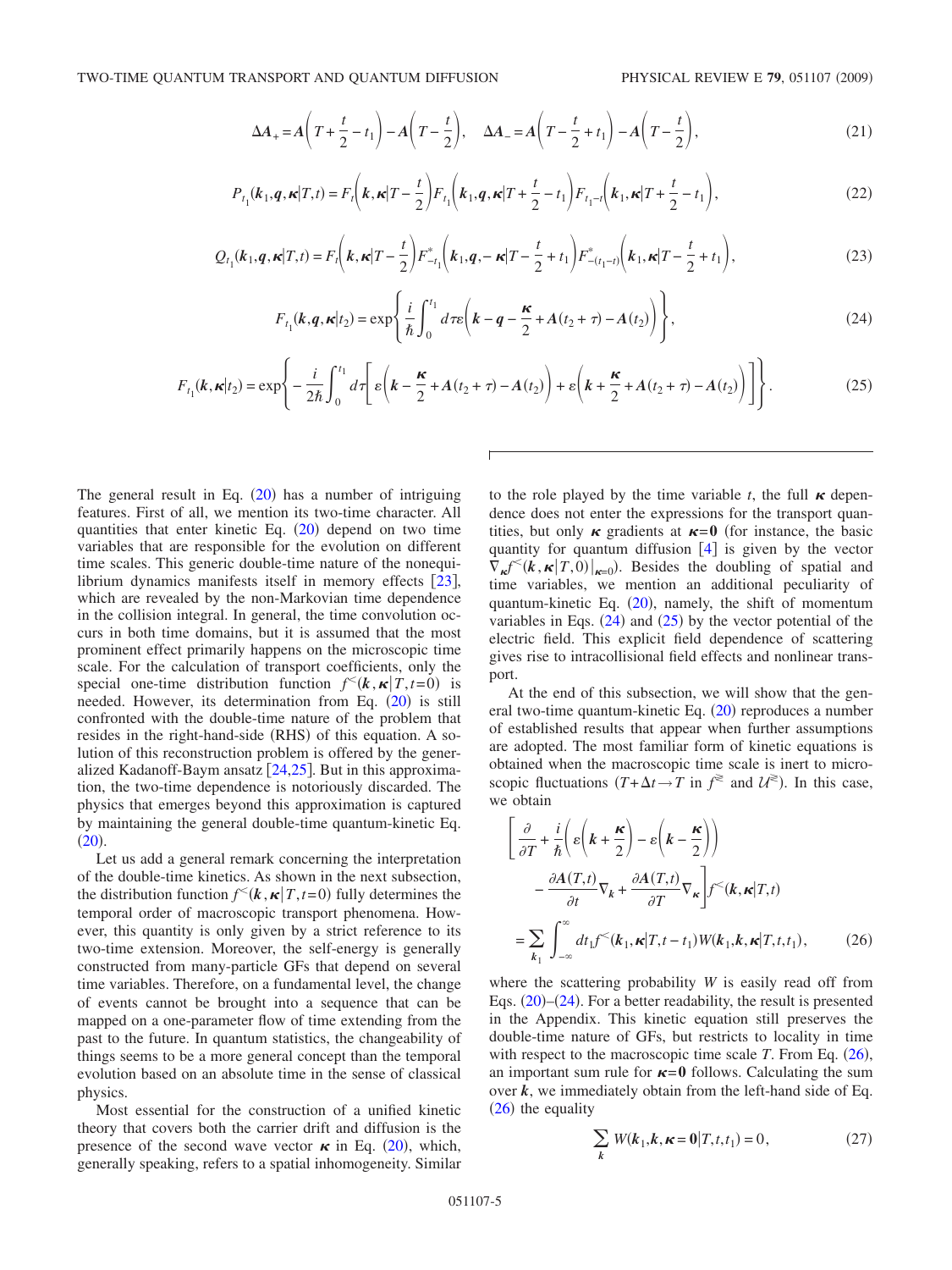which is confirmed from Eqs.  $(20)$  $(20)$  $(20)$ – $(24)$  $(24)$  $(24)$  by taking into account the symmetry relation

$$
U_{\lambda}^{<}(k, k', \kappa | T, t) = U_{\lambda}^{>}(k', k, - \kappa | T, - t).
$$
 (28)

The sum rule in Eq.  $(27)$  $(27)$  $(27)$  (and its multiband extension) plays an important role in the kinetic transport theory.

The kinetic description further simplifies, when the double-time character of the problem is completely neglected:  $f^*(T,t) \to f^*(T)$ . Specializing to electron-phonon interaction of the Fröhlich type and restricting to  $\kappa = 0$ , we obtain for the scattering probability

<span id="page-5-0"></span>
$$
W(k',k|T) = 2 \text{ Re } \sum_{q,\lambda} \int_0^{\infty} dt_1 e^{-st_1} D_{\lambda}^>(q|t_1) f^>(k'+q|T)
$$
  
 
$$
\times \left[ P\left(k' + \frac{q}{2}, k - \frac{q}{2}, q|T, t_1\right) - P\left(k' + \frac{q}{2}, k + \frac{q}{2}, q|T, t_1\right) \right],
$$
 (29)

with the following field-dependent phase factor

$$
P(k',k,q|T,t_1)
$$
  
\n
$$
= \exp\left\{\frac{i}{\hbar}\int_0^{t_1} d\tau \left[ \varepsilon \left(k' + \frac{q}{2} + \int_{T-t_1}^{T-t_1+\tau} d\tau' F(\tau') \right) - \varepsilon \left(k' - \frac{q}{2} + \int_{T-t_1}^{T-t_1+\tau} d\tau' F(\tau') \right) \right] \right\} \delta_{k',k+\int_T^{T-t_1} d\tau F(\tau)}.
$$
\n(30)

Here, *s* denotes the Laplace variable of the rudimental microscopic time variation that regularizes the  $t_1$  integral, and  $F(\tau)$  is an abbreviation for  $eE(\tau)/\hbar$ . From Eq. ([29](#page-5-0)), the sum rule in Eq.  $(27)$  $(27)$  $(27)$  is again easily verified. Finally, we obtain the kinetic equation for the transport under the influence of a constant electric field  $[E(t) \rightarrow E]$  in a form that was published many years ago  $[26]$  $[26]$  $[26]$  (cf., also Ref.  $[2]$  $[2]$  $[2]$ ).

### **C. Current density**

An expression for the current density is naturally derived from the general conservation law for the particle number. To illustrate the procedure, let us treat the kinetic equation for particles with kinetic energy  $\varepsilon(k)$  that are scattered via the Coulomb interaction. The conservation law is easily expressed by nonequilibrium GFs (cf., for instance Ref.  $[27]$  $[27]$  $[27]$ ), and a straightforward calculation leads to the following result expressed in the momentum representation:

$$
j(t) = en \sum_{k} \frac{1}{\hbar} \nabla_{k} \varepsilon(k) f^{<}(k, \kappa = 0 | t, 0).
$$
 (31)

<span id="page-5-1"></span>Scattering does not explicitly enter this equation, in which *n* denotes the carrier density. It is sufficient to calculate the distribution function  $f^{\leq}(k|T,t=0)=f^{\leq}(k, \kappa=0|T,t=0)$ , which does not depend on the momentum  $\kappa$ . How general is this conclusion? Obviously, hopping transport is not captured by Eq. ([31](#page-5-1)) as localized states have no dispersion. In fact, Eq. ([31](#page-5-1)) is a special result applicable to the well-studied

models that can be integrated into a more general definition of the current density, which covers more complex systems with higher-order scattering. According to this definition, the current density is expressed by the time derivative of the dipole operator  $\mathbf{j}(t) = (1/V) d\mathbf{D}/dt$ . This physically appealing approach is indeed more general than Eq.  $(31)$  $(31)$  $(31)$ . In the momentum representation, we have

$$
j(T) = i e n \sum_{k} \nabla_{\kappa} \frac{\partial}{\partial T} f^{<}(k, \kappa | T, t = 0)|_{\kappa = 0},
$$
 (32)

<span id="page-5-4"></span>which is converted into another equivalent form by taking into account the kinetic Eq.  $(26)$  $(26)$  $(26)$ ,

$$
j(T) = en \sum_{k} v_{eff}(k) f^{<}(k|T,0), \qquad (33)
$$

<span id="page-5-2"></span>with an effective velocity given by

<span id="page-5-3"></span>
$$
\boldsymbol{v}_{\text{eff}}(\boldsymbol{k}) = \boldsymbol{v}(\boldsymbol{k}) + i \int_{-\infty}^{\infty} dt_1 \frac{f^{\leq}(\boldsymbol{k}|T, -t_1)}{f^{\leq}(\boldsymbol{k}|T, 0)} \sum_{\boldsymbol{k}'} W_1(\boldsymbol{k}, \boldsymbol{k}'|T, t_1).
$$
\n(34)

The drift velocity is denoted by  $v(k) = \nabla_k \varepsilon(k)/\hbar$  and the vector  $W_1(k, k'|T, t_1)$  is an abbreviation for  $\nabla_{\kappa}W(\mathbf{k}, \mathbf{k}', \mathbf{k} | T, t_1)|_{\kappa=0}$ . Whenever the sum rule for this vector field  $\Sigma_k \mathbf{W}_1(\mathbf{k}, \mathbf{k}' | T, t_1) = \mathbf{0}$  is satisfied, Eqs. ([33](#page-5-2)) and ([34](#page-5-3)) reproduce the conventional result given in Eq.  $(31)$  $(31)$  $(31)$ . This fortunate situation happens, for instance, for the Fröhlich electron-phonon coupling and the Coulomb interaction. In general, Eq. ([31](#page-5-1)) is applicable, when the interaction Hamiltonian commutes with the dipole operator. However, this condition is not always fulfilled. For instance, for the transport of small polarons, the  $W_1$  contribution in Eq. ([34](#page-5-3)) is most essential so that only Eq.  $(32)$  $(32)$  $(32)$  [or the equivalent Eqs.  $(33)$  $(33)$  $(33)$  and  $(34)$  $(34)$  $(34)$ ] provides meaningful results. The definition of the current density in Eq. ([32](#page-5-4)) includes the  $\kappa$  gradient of the full distribution function  $f^{\leq}(k, \kappa | T, t=0)$  at  $\kappa = 0$ . This  $\kappa$  dependence reappears in Eq.  $(34)$  $(34)$  $(34)$  via the vector  $W_1$ . Consequently, it is not sufficient to deal with a distribution function that depends only on one quasimomentum  $k$ . In fact, the general basis for treating carrier transport is provided by the kinetic Eq. ([20](#page-3-4)), from which the  $\kappa$  dependence can be determined.

In summary, we conclude that Eqs.  $(33)$  $(33)$  $(33)$  and  $(34)$  $(34)$  $(34)$  put our former semiphenomenological approach  $[4]$  $[4]$  $[4]$  on a firm microscopic basis and lead to a general expression for the current density that takes into account the two-time character of quantum transport.

To illustrate the additional ability of the approach to simultaneously cover transport via localized and extended states, let us, for simplicity, treat the steady-state transport in a one-time approximation under the influence of an applied electric field  $E_{dc}$ . The momentum representation in Eqs.  $(33)$  $(33)$  $(33)$ and ([34](#page-5-3)) is adapted to the description of low-field transport, when the states remain essentially extended. With increasing field strength due to Wannier-Stark (WS) localization, negative differential conductivity can appear. To describe this transport regime in a more appropriate fashion, the expression for the current density in Eqs.  $(33)$  $(33)$  $(33)$  and  $(34)$  $(34)$  $(34)$  is rewritten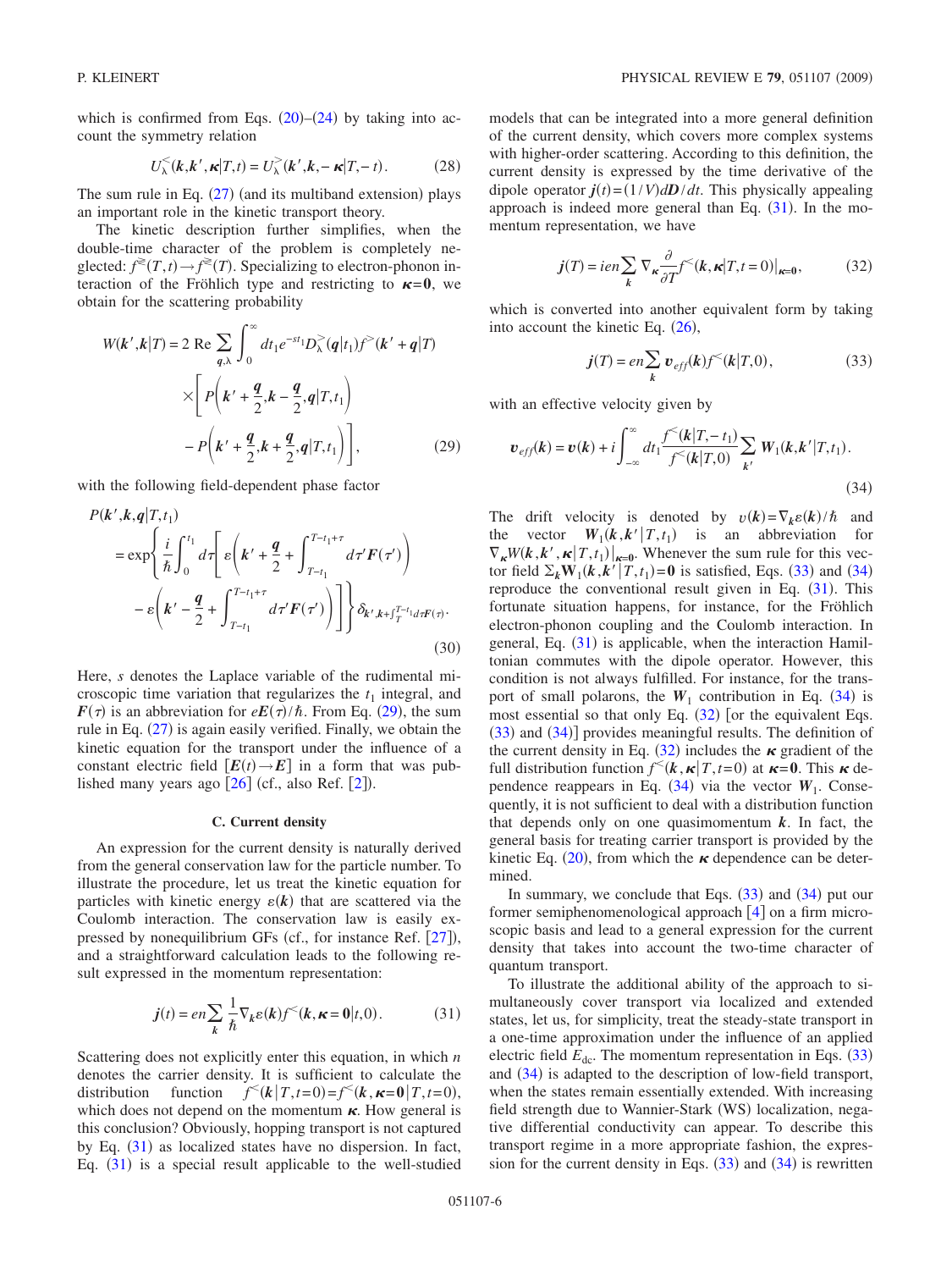in an exact manner  $[4]$  $[4]$  $[4]$ . Up to intracollisional field effects, the result for the current density along the direction of the electric field

$$
j = -\frac{n}{E_{\rm dc}} \sum_{k,k'} \left[ \varepsilon(k) - \varepsilon(k') \right] f^{\leq}(k') W(k',k) \tag{35}
$$

<span id="page-6-0"></span>is compatible with negative differential conductivity *j*  $\sim 1/E_{\text{dc}}$ . Moreover, Eq. ([35](#page-6-0)) proves that there is no current in the absence of any inelastic scattering. A strong electric field generates Bloch oscillations that localize carriers so that there is no current as long as only elastic scattering is present. By switching to the Houston representation, one arrives at another equivalent expression  $[4]$  $[4]$  $[4]$ 

$$
j = en \sum_{k_{\perp}, k'_{\perp}} \sum_{l=-\infty}^{\infty} (ld) f^{<}(k'_{\perp}) W_{0l}^{0l}(k'_{\perp}, k_{\perp}),
$$
 (36)

which clearly reveals the hopping character of the transport. *d* denotes the periodicity of the lattice *ld* is the hopping length) and  $k_{\perp}$  is the momentum perpendicular to the field. The *l*-sum extends over the whole WS ladder. The potential of the approach is illustrated by its ability to unify the band and hopping picture by an exact reformulation that mediates between them.

#### **D. Diffusion coefficient**

What favors our approach to quantum diffusion is its close relationship to the carrier drift treated in the previous subsection. Let us follow the same line of reasoning by first focusing on the regular part of the diffusion coefficient  $[4]$  $[4]$  $[4]$ defined by

$$
D_0(t) = \frac{1}{2} \int d^3 \mathbf{r} \mathbf{r}^2 \frac{\partial}{\partial t} \langle \psi^\dagger(x) \psi(x) \rangle, \tag{37}
$$

with  $x = (r, t)$  (the spin variable is not indicated). The equivalent expression in the momentum representation has a form that is similar to Eq.  $(32)$  $(32)$  $(32)$ ,

$$
D_0(T) = \frac{i}{2} \sum_{k} \nabla_{\kappa}^2 \frac{\partial}{\partial T} G^<(\mathbf{k}, \kappa | T, t = 0)|_{\kappa = 0}.
$$
 (38)

Again, we mention that both wave vectors  $k$  and  $\kappa$  appear in this definition. Therefore, the basic kinetic equation that describes quantum diffusion has to be formulated for the GF  $f^{\lt}(k, \kappa | T, t)$ , which comprises not only *k* but also  $\kappa$ . Introducing the vector field

$$
\mathbf{g}(\mathbf{k}|T,t) = i\mathbf{f}_1^{\leq}(\mathbf{k}|T,t) \equiv i\nabla_{\mathbf{k}}\mathbf{f}^{\leq}(\mathbf{k}, \mathbf{k}|T,t)|_{\mathbf{k}=\mathbf{0}},\qquad(39)
$$

<span id="page-6-2"></span>we obtain the equivalent form

<span id="page-6-1"></span>
$$
D_0(T) = \sum_{k} \left\{ \boldsymbol{v}(k) \cdot \boldsymbol{g}(k|T,0) \right\}+ i \int_{-\infty}^{\infty} dt_1 \boldsymbol{g}(k|T,-t_1) \cdot \sum_{k'} W_1(k,k'|T,t_1) \right\}- \frac{1}{2} \sum_{k} \int_{-\infty}^{\infty} dt_1 f^{<}(k|T,-t_1) \sum_{k'} W_2(k,k'|T,t_1), \tag{40}
$$

in which  $W_2$  denotes the second derivative  $\nabla^2_{\kappa} W|_{\kappa=0}$ . The explicit scattering contributions in Eq.  $(40)$  $(40)$  $(40)$  indicated by  $W_1$ and  $W_2$  vanish for widespread models such as the Fröhlich electron-phonon coupling and the Coulomb interaction. In contrast to the current density, which is governed by the distribution function *f* , diffusion phenomena are described by means of the vector *g*, which satisfies its own kinetic equation that is easily obtained from Eqs.  $(26)$  $(26)$  $(26)$  and  $(39)$  $(39)$  $(39)$ . This procedure unambiguously determines the contribution  $D_0(T)$ , in which, however, the irregular part is still missing. To complete the calculation of the total diffusion coefficient, the vector  $g$  in Eq. ([40](#page-6-1)) is replaced by a new quantity  $\varphi$  that solves the same kinetic equation as *g*, but with a modified inhomogeneity that is compatible with the constraint

$$
\sum_{k} \varphi(k|T,t) = 0.
$$
\n(41)

<span id="page-6-3"></span>Accordingly, the basic quantity  $\varphi$ , which determines quantum diffusion via the diffusion coefficient  $D(T)$ , satisfies the quantum-kinetic equation

$$
\begin{aligned}\n&\left[\frac{\partial}{\partial T} - \frac{\partial A(T,t)}{\partial t} \nabla_k \right] \varphi(k|T,t) \\
&= \sum_{k_1} \int_{-\infty}^{\infty} dt_1 \varphi(k_1|T,t-t_1) W(k_1,k|T,t,t_1) + v(k) f^{\leq}(k|T,t) \\
&- \sum_{k_1} v(k_1) f^{\leq}(k_1|T,t) + i \sum_{k_1} \int_{-\infty}^{\infty} dt_1 f^{\leq}(k_1|T,t-t_1) \\
&\times \left[W_1(k_1,k|T,t,t_1) - \sum_{k_2} W_1(k_1,k_2|T,t,t_1)\right],\n\end{aligned} \tag{42}
$$

which is clearly in line with the sum rule in Eq.  $(41)$  $(41)$  $(41)$ .

To familiarize oneself with the derivation of basic results concerning quantum diffusion, let us work with the Carson-Heaviside transformation of the kinetic equation with respect to the time variable *T*  $[f(s) = s \int_0^\infty dT \exp(-sT) f(T)]$  in the treatment of a constant electric field. From the kinetic equation for  $g$  and the sum rule in Eq.  $(41)$  $(41)$  $(41)$ , we obtain

$$
g(k|s,t) = \varphi(k|s,t) + \frac{1}{s}B(s,t)f^{(k|s,t)},
$$
(43)

<span id="page-6-4"></span>in which the following quantities appear:

$$
\boldsymbol{B}(s,t) = \sum_{k} \boldsymbol{v}_{eff}(k|s,t) f^{\leq}(k|s,t), \qquad (44)
$$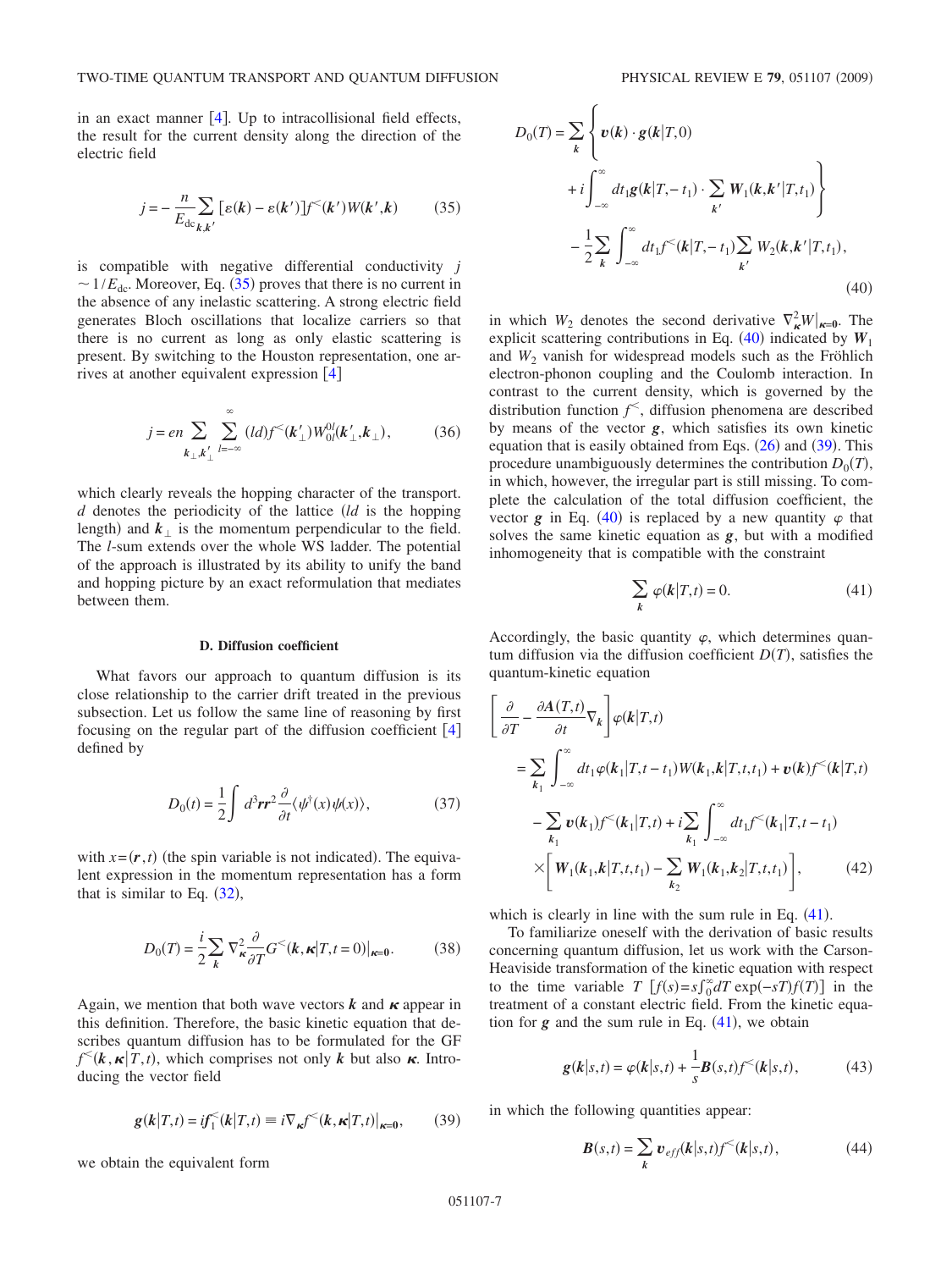$$
\boldsymbol{v}_{eff}(\boldsymbol{k}|s,t) = \boldsymbol{v}(\boldsymbol{k}) + i \int_{-\infty}^{\infty} dt_1 \frac{f^{<}(\boldsymbol{k}|s,t-t_1)}{f^{<}(\boldsymbol{k}|s,t)} \sum_{\boldsymbol{k'}} W_1(\boldsymbol{k},\boldsymbol{k'}|t,t_1).
$$
\n(45)

Replacing the vector  $g$  in Eq. ([40](#page-6-1)) by the new vector field  $\varphi$ according to Eq.  $(43)$  $(43)$  $(43)$ , we obtain

<span id="page-7-0"></span>
$$
D_0(s) = \sum_{k} \left\{ \boldsymbol{v}(k) \cdot \varphi(k|s,0) + i \int_{-\infty}^{\infty} dt_1 \varphi(k|s,-t_1) \times \sum_{k'} W_1(k,k'|0,t_1) \right\}
$$
  

$$
- \frac{1}{2} \sum_{k} \int_{-\infty}^{\infty} dt_1 f^{<}(k|s,-t_1) \sum_{k'} W_2(k,k'|0,t_1)
$$
  

$$
+ \frac{1}{s} \left\{ \sum_{k} \boldsymbol{v}_{eff}(k|s,0) f^{<}(k|s,0) \right\}^2.
$$
 (46)

The last term on the RHS of this equation is nothing but the irregular contribution, which is subtracted out according to the proper definition of the diffusion coefficient  $[4]$  $[4]$  $[4]$ . Consequently, only the first three terms on the RHS of Eq.  $(46)$  $(46)$  $(46)$ survive and define the total diffusion coefficient  $D(s)$ . These results provide a rigorous theory of quantum diffusion, in which the double-time character is accounted for by a vector field  $\varphi$  that is the solution of the specific quantum-kinetic Eq.  $(42)$  $(42)$  $(42)$ . At this stage, the theories of quantum transport and quantum diffusion have reached the same level of sophistication.

The above theory of quantum diffusion is formulated in the momentum representation, which is adapted to extended states. By exact manipulations, other equations for the diffusion coefficient are obtained that are more appropriate in the WS regime, when carriers execute Bloch oscillations. Within perturbation theory with respect to scattering, for which the Hamiltonian commutes with the dipole operator, we obtain for the steady state

$$
D_{zz} = \sum_{k} v_z(k)\varphi(k) = \frac{1}{2(eE_{dc})^2} \sum_{k,k'} [ \varepsilon(k_z) - \varepsilon(k_z')]^2 f^{\leq}(k') W(k',k), \qquad (47)
$$

which has the same structure as Eq.  $(35)$  $(35)$  $(35)$  derived in the previous subsection. In the targeted regime of field-induced localization, there is no diffusion without inelastic scattering.

A more general expression for the diffusion coefficient applicable to the WS regime is derived within the outlined approach by exploiting the WS representation  $[4]$  $[4]$  $[4]$ . The final result

$$
D = \frac{1}{2} \sum_{k_{\perp}, k'_{\perp}} \sum_{l=-\infty}^{\infty} (ld)^2 f^{\leq}(k'_{\perp}) \widetilde{W}_{0,l}^{0,l}(k'_{\perp}, k_{\perp}), \tag{48}
$$

with  $\tilde{W}$  being an effective scattering probability, allows an interpretation within the hopping picture that relates carrier diffusion to the square of the hopping length  $(ld)^2$ , the lateral

carrier distribution function  $f^{\leq}(k_{\perp})$ , and the scattering probability in the site representation.

### **III. EXAMPLE: PHONONLESS TRANSPORT**

Based on the nonequilibrium GF technique, a unified approach has been developed that covers both quantum transport and quantum diffusion and that is likewise applicable to transport via extended and localized states. A salient feature of this theory is the double-time character of quantum transport. A natural question arises: What is the significance of this double-time dependence? An answer is gained only beyond the generalized Kadanoff-Baym ansatz. Generally speaking, it is difficult to draw an overall conclusion regarding the physical potential of the two-time quantum kinetics. Summarizing the bulk of conventional transport studies, it is tempting to assume that the double-time approach resolves only minor corrections that are more or less unimportant. That this assessment cannot be the whole truth will be illustrated by a macroscopic transport phenomenon that has no analogy in the conventional approach because of its strict double-time character. To be more specific, a steady-state current will be identified in the WS regime that is driven by dc and ac electric fields without the participation of any inelastic scattering. This phononless current appears only beyond the Kadanoff-Baym ansatz and is due to the doubletime dependence of the GFs.

#### **A. Solution of the kinetic equation**

The double-time dependence is studied by a model calculation that is simple enough to allow for an analytical solution. Some results obtained by a  $\kappa$ -independent approach have already been published previously  $\lceil 20 \rceil$  $\lceil 20 \rceil$  $\lceil 20 \rceil$ . The model refers to a one-dimensional semiconductor superlattice, which is biased by dc and ac electric fields

$$
E(t) = Edc + Eac cos(\omegaact),
$$
 (49)

that are sufficiently strong so that WS localization occurs  $(\Omega_{dc} \tau \ge 1$  and  $\Omega_{ac} \tau \ge 1$ , with  $\tau$  being an effective scattering time and  $\Omega_{\text{ac,dc}} = eE_{\text{ac,dc}}d/\hbar$ ). Bloch oscillations that appear in this transport regime are accounted for by a discrete Fourier transformation of the GFs

$$
f^{\geqslant}(k|T,t) = \sum_{l=-\infty}^{\infty} f_l^{\geqslant}(T,t)e^{ilkd}.
$$
 (50)

To calculate the Fourier components of the double-time distribution function  $f_l^<(T,t)$ , we treat scattering on polaroptical phonons with energy  $\hbar \omega_0$  and neglect the smooth *q* dependence of the coupling  $[D_\lambda^{\gtrless}(q|t) \to D^\gtrless(t)]$ . Within the WS regime, only the  $l=0$  component of the GFs  $f_l^{\gtrless}$  enter the collision integral so that Eq.  $(20)$  $(20)$  $(20)$  takes the form

<span id="page-7-1"></span>
$$
\begin{aligned}\n&\left\{\frac{\partial}{\partial T} + il\Omega_{\text{dc}} + il\Omega_{\text{ac}}\cos(\omega_{\text{ac}}T)\cos\left(\frac{\omega_{\text{ac}}t}{2}\right)\right\} f_{l}^{<}(T,t) \\
&= \sum_{k,q} e^{-ilkd} \int_{0}^{\infty} dt_{1} \Biggl\{ \left[D^{<}(t-t_{1})\Phi_{t,t_{1}}(k,q) - D^{>}(t_{1})\Phi_{t,t_{1}}^{*}(k,q)\right] f_{0}^{<}\left(T - \frac{t_{1}}{2}, t - t_{1}\right) f_{0}^{>}\left(T + \frac{t-t_{1}}{2}, t_{1}\right)\end{aligned}
$$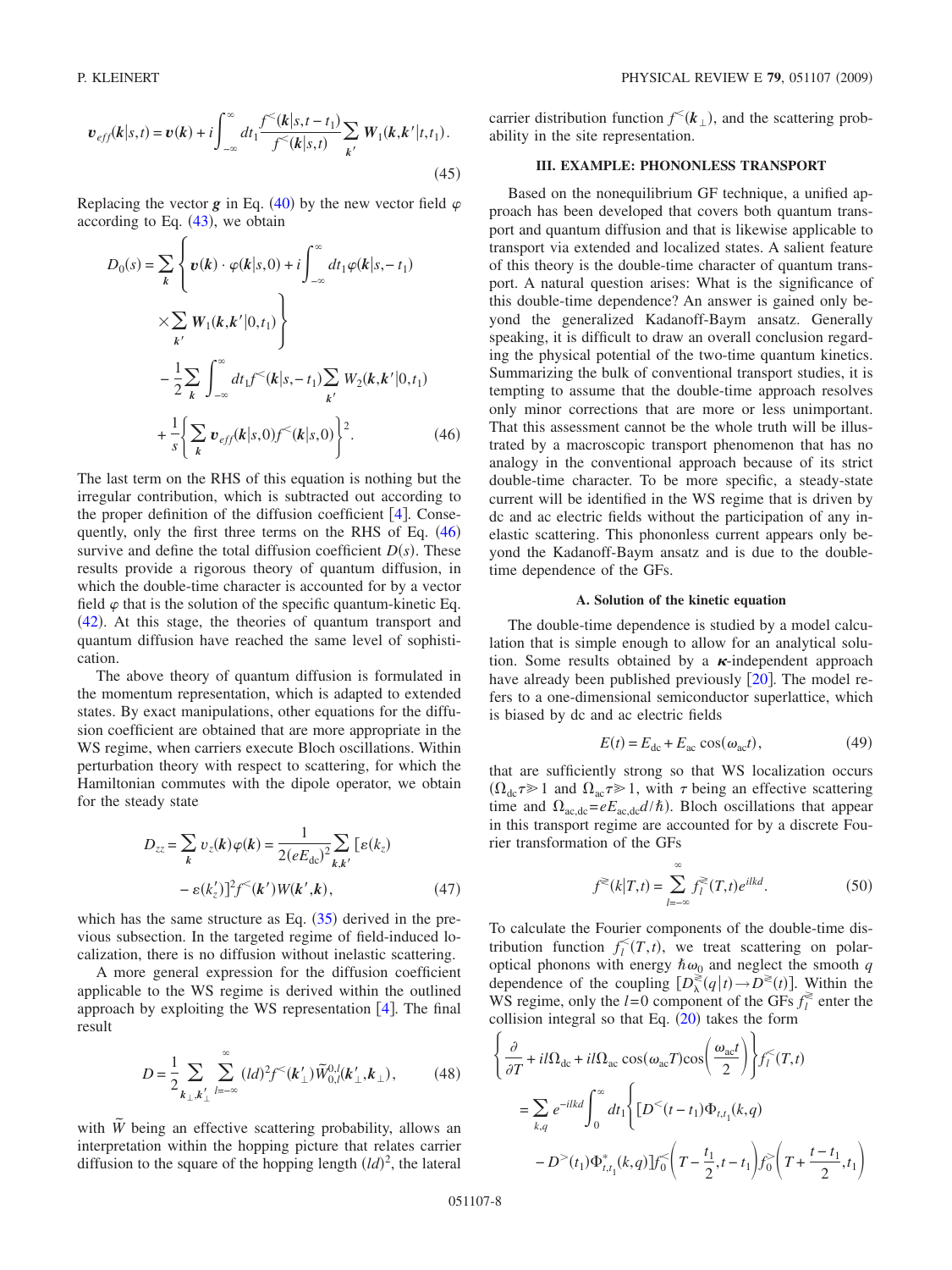$$
-[D^{>}(-t_1)\Phi_{t_1,0}^*(k,q)-D^{<}(t+t_1)\Phi_{t_1,0}(k,q)]
$$
  
 
$$
\times f_0^{\leq}\left(T-\frac{t_1}{2},t+t_1\right)f_0^{\geq}\left(T-\frac{t+t_1}{2},-t_1\right)\bigg\},
$$
 (51)

with the following field-dependent phase factor:

$$
\Phi_{t,t_1}(k,q) = \exp\left\{\frac{i}{\hbar} \int_{t_1}^t d\tau \left\{ \varepsilon \left[ k+q+A\left(\tau+T-\frac{t}{2}-t_1\right) -A\left(T-\frac{t}{2}\right) \right] - \varepsilon \left[ k+A\left(\tau+T-\frac{t}{2}-t_1\right) -A\left(T-\frac{t}{2}\right) \right] \right\} \right\}.
$$
\n(52)

The double-time character of the approach is still present in Eq. ([51](#page-7-1)). The non-Markovian behavior extends both over the macroscopic  $(T)$  and microscopic  $(t)$  time scale. The main source of the *T* dependence is the ac electric field that appears directly on the left-hand side of Eq.  $(51)$  $(51)$  $(51)$ . In most approaches, the double-time dependence is neglected by omitting the *t* dependence in  $f_l^*(T,t)$ , which results from microscopic scattering processes described by the RHS of Eq.  $(51)$  $(51)$  $(51)$ . However, both different lines of time evolution are generally coupled to each other by a convolution integral, the field-dependent kernel of which determines the role played by the kinetic history. An analytic solution of Eq.  $(51)$  $(51)$  $(51)$  is found for weakly coupled superlattices with the dispersion relation

$$
\varepsilon(k) = \frac{\Delta}{2} [1 - \cos(kd)].
$$
 (53)

Considering the periodicity with respect to the *T* dependence

$$
f_l^{\geq}(T+2\pi/\omega_{ac},t) = f_l^{\geq}(T,t), \quad f_l^{\geq}(T,t) = \sum_{m=-\infty}^{\infty} f_l^{\geq}(m,t)e^{im\omega_{ac}T},
$$
\n(54)

the main Fourier component  $f_0^{\leq}(m=0,t)$  of the WS regime  $(\Omega_{ac} \ge 1)$  is calculated from the homogeneous integral equation

$$
\int_{-\infty}^{\infty} dt_1 [D^<(t_1) f_0^<(0, t_1) f_0^>(0, t - t_1)
$$
  
-
$$
D^>(t_1) f_0^>(0, t_1) f_0^<(0, t - t_1) = 0.
$$
 (55)

<span id="page-8-0"></span>This equation, derived under the condition of narrow minibands  $\Delta/\hbar\Omega_{\text{ac,dc}} \ll 1$ , determines the time dependence of the distribution function that appears beyond the generalized Kadanoff-Baym ansatz and that was ignored in most previous approaches. A solution is searched for in Fourier space by adopting the ansatz

$$
f_0^{\leq}(0,\omega) = f_0^{\geq}(0,\omega)f(\omega),
$$
 (56)

and by considering the normalization condition

$$
\int_{-\infty}^{\infty} \frac{d\omega}{2\pi} f_0^>(0, \omega) f(\omega) = 1.
$$
 (57)

<span id="page-8-1"></span>Inserting the expressions

$$
D^{\geq}(\omega) = \frac{\gamma_0 \pi}{\sinh(\beta/2)} \left[ \delta(\omega + \omega_0) e^{\pm \beta/2} + \delta(\omega - \omega_0) e^{\mp \beta/2} \right]
$$
\n(58)

for the electron-phonon coupling (with  $\gamma_0$  being the electronphonon coupling constant and  $\beta = \hbar \omega_0 / k_B T$  encloses the frequency  $\omega_0$  of polar-optical phonons and the temperature *T*), it is easily verified that an exponential function in  $\omega$  solves the Fourier-transformed version of Eq. ([55](#page-8-0)). To determine the prefactor from Eq. ([57](#page-8-1)), the function  $f_0^>(0, \omega)$  is needed. In our previous studies  $[19,20]$  $[19,20]$  $[19,20]$  $[19,20]$ , we obtained for weakly coupled superlattices  $(\Delta \rightarrow 0)$ 

<span id="page-8-2"></span>
$$
f_0^>(0, \omega) = \begin{cases} \frac{1}{2\pi U} \sqrt{4U - \omega^2}, & |\omega| < 2\sqrt{U} \\ 0, & \text{otherwise,} \end{cases}
$$
(59)

with *U* denoting the coupling strength of white-noise elastic scattering on impurities. The most remarkable features of this density-of-states function are its nonanalytic character with respect to the coupling *U* and the absence of tails at the band edges. From Eqs.  $(57)$  $(57)$  $(57)$  and  $(59)$  $(59)$  $(59)$ , we obtain the final result for the distribution function

$$
f(\omega) = \frac{\beta_u}{I_1(\beta_u)} \exp(\beta \omega/\omega_0), \quad \beta_u = 2\beta \frac{\sqrt{U}}{\omega_0},
$$
 (60)

which applies whenever carriers thermalize more quickly in a given quantum well than they need to escape by tunneling. *I*<sup>1</sup> denotes the modified Bessel function. With increasing miniband width  $\Delta$ , this quasiuniversal result is no longer adequate and the details of the electron-phonon interaction, as the frequency  $\omega_0$  of polar-optical phonons and the coupling strengths of different vibrational branches, enter the expression for the distribution function. In this case, only a numerical solution of Eq.  $(55)$  $(55)$  $(55)$  is available that accounts for a non-Markovian time evolution.

### **B. Current density and diffusion coefficient**

Despite previous results concerning the hopping transport in the WS regime, let us look for a phononless transport mechanism by exploiting the more general two-time approach. The amazing result will be that there is in fact a phononless transport when the double-time dependence of the GFs is properly accounted for.

Let us first focus on the constant steady-state current that is driven by external dc and ac electric fields under the exclusive influence of short-range elastic scattering on impurities. The steady-state current density,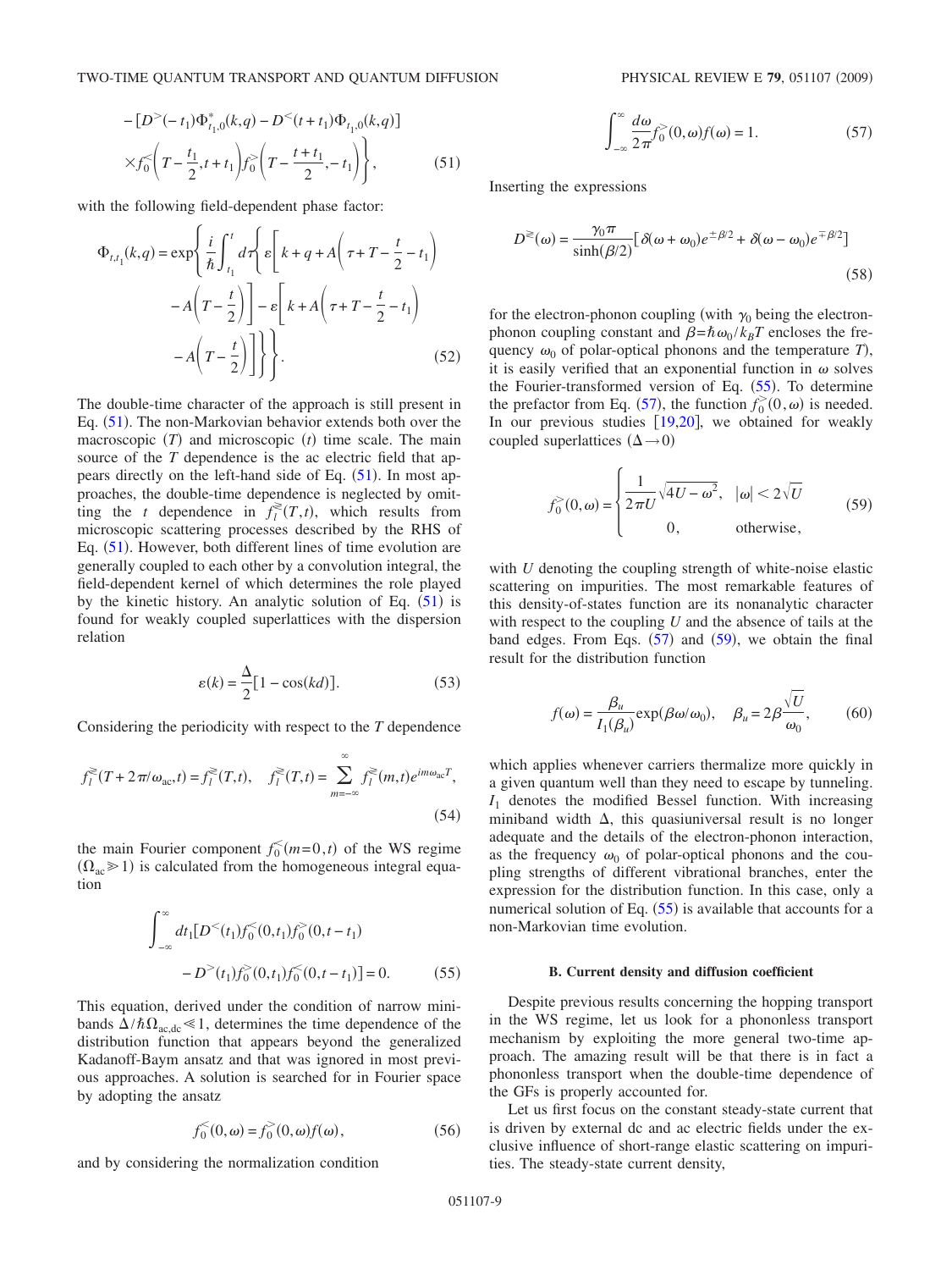$$
j = en \sum_{k} \frac{1}{\hbar} \frac{d\varepsilon(k)}{dk} \frac{\omega_{ac}}{2\pi} \int_{0}^{2\pi/\omega_{ac}} dT f^{<}(k|T, t=0)
$$
  
=  $en \frac{\Delta d}{2\hbar} \frac{1}{2i} [f_{l=-1}^{<}(m=0, t=0) - f_{l=1}^{<}(m=0, t=0)],$  (61)

is expressed by the components  $f_{l=\pm 1}^{\lt} (0,0)$  of the distribution function that according to Eq.  $(20)$  $(20)$  $(20)$  obey the kinetic equation

<span id="page-9-0"></span>
$$
\begin{aligned}\n&\left\{\frac{\partial}{\partial T} + il\Omega_{\text{dc}} + il\Omega_{\text{ac}}\cos(\omega_{\text{ac}}T)\right\} f_{l}^{<}(T,0) \\
&= U \sum_{k,q} e^{-ilkd} \int_{0}^{\infty} dt_{1} [\Phi_{0t_{1}}(k,q) - \Phi_{0t_{1}}^{*}(k,q)] \\
&\times \left\{ f_{0}^{<}\left(T - \frac{t_{1}}{2}, -t_{1}\right) f_{0}^{>}\left(T - \frac{t_{1}}{2}, t_{1}\right) \\
&\quad - f_{0}^{<}\left(T - \frac{t_{1}}{2}, t_{1}\right) f_{0}^{>}\left(T - \frac{t_{1}}{2}, -t_{1}\right) \right\} \equiv P_{l}(T). \quad (62)\n\end{aligned}
$$

It is a consequence of this equation that no current can flow through the superlattice when the variations in the microscopic time scale disappear:  $f_0^{\geq}(T,t) \to f_0^{\geq}(T)$ . This fact confirms the general conclusion mentioned in previous sections that within the one-time picture only inelastic scattering enables carrier transport in the WS regime. However, the double-time nature of the kinetic evolution opens up a channel, which enables phononless transport of Bloch oscillating carriers. This specific transport mechanism appears only beyond the generalized Kadanoff-Baym ansatz.

The formal solution of Eq.  $(62)$  $(62)$  $(62)$  has the form

$$
f_l^<(0,0) = \sum_{m=-\infty}^{\infty} \frac{P_{l,m} S_{l,m}}{i l \Omega_{\rm dc}},
$$

$$
S_{l,m} = \sum_{k=-\infty}^{\infty} J_{k-m} \left( l \frac{\Omega_{\rm ac}}{\omega_{\rm ac}} \right) J_k \left( l \frac{\Omega_{\rm ac}}{\omega_{\rm ac}} \right) \frac{l \Omega_{\rm dc}}{l \Omega_{\rm dc} + k \omega_{\rm ac}},\quad (63)
$$

<span id="page-9-3"></span>where  $P_{l,m}$  are the Fourier components of  $P_l(T)$ , the calculation of which follows the same steps as outlined in the previous section. A straightforward procedure applicable to weakly coupled superlattices  $(\Delta \rightarrow 0)$  leads to the final result for the current density in steady state

 $j = env_d$ ,

<span id="page-9-1"></span>
$$
v_d = \frac{\pi U \Delta^2 d}{8\hbar^2} \frac{J_{\nu}(\nu') J_{-\nu}(\nu')}{\omega_{ac}^2 \sin(\pi \nu)} \sum_k \frac{J_k^2(\nu')}{k + \nu}
$$
  
 
$$
\times \int_{-\infty}^{\infty} \frac{d\omega}{2\pi} f_0^>(0, \omega) f_0^>(0, \omega + \omega_{ac}(k + \nu))
$$
  
 
$$
\times \{f[\omega + \omega_{ac}(k + \nu)] - f(\omega)\}, \tag{64}
$$

with the abbreviations  $v = \Omega_{dc} / \omega_{ac}$  and  $v' = \Omega_{ac} / \omega_{ac}$ . This result again confirms that there is no phononless current when the trivial solution  $f(\omega) = 1$  is accepted, which is suggested by the Kadanoff-Baym ansatz within a strict one-time

<span id="page-9-2"></span>

FIG. 1. The normalized drift velocity  $v_d$  calculated from Eq. ([64](#page-9-1)) as a function of  $\Omega_{dc}\tau_{eff}$  for  $\beta_u=3$ ,  $\omega_{ac}\tau_{eff}=2$ ,  $\Omega_{ac}\tau_{eff}=1$ , and  $U\tau_{eff}^2$ =0.05. The quantity  $v_{d0}$  is given by  $\Delta^2 \tau_{eff} d/(35\pi\hbar^2)$ , and  $\tau_{eff}$ denotes an effective scattering time, which does not enter the final result in Eq.  $(64)$  $(64)$  $(64)$ , but is used to define the frequency scale.

approach. The specific constant current contribution in Eq. ([64](#page-9-1)) disappears also when the ac field is switched off  $(\Omega_{ac})$ =0) because the combined density of states vanishes for  $2\Omega_{\text{dc}}$   $>$   $\sqrt{U}$ . Consequently, the assertion that there is no current in the hopping regime without any inelastic scattering remains valid also in the two-time approach when only a constant electric field is applied.

The calculated drift velocity is shown in Fig. [1](#page-9-2) as a function of the dc electric field. Photon replicas centered around  $\Omega_{dc} = k\omega_{ac}$  are separated by gaps that result from the edge structure of the combined density of states. As a drawback of the simplified treatment of scattering, sharp singularities appear in the current-voltage characteristics at  $\Omega_{dc} = k\omega_{ac}$  (indicated by arrows, singularities at odd integer values of *k* are hidden by the gaps). A damping of these resonances is easily accounted for in more refined and realistic approaches, which unlikely alter the qualitative physics discussed in this section.

The diffusion coefficient is obtained by a similar calculation. According to Eq.  $(46)$  $(46)$  $(46)$ , *D* is expressed by the function  $\varphi$ 

$$
D = \sum_{k} \frac{1}{\hbar} \frac{d\varepsilon(k)}{dk} \frac{\omega_{\rm ac}}{2\pi} \int_0^{2\pi/\omega_{\rm ac}} dT \varphi(k|T, t=0), \qquad (65)
$$

which satisfies the following quantum-kinetic equation:

$$
\left[\frac{\partial}{\partial T} + il\Omega_{\text{dc}} + il\Omega_{\text{ac}}\cos(\omega_{\text{ac}}T)\cos\left(\frac{\omega_{\text{ac}}t}{2}\right)\right]\varphi_{l}(T,t)
$$
\n
$$
= i\frac{\Delta d}{4\hbar}\{f_{l+1}^{<}(T,t) - f_{l-1}^{<}(T,t) - [f_{1}^{<}(T,t) - f_{-1}^{<}(T,t)]\}
$$
\n
$$
+ \frac{d}{2\pi}\int_{0}^{2\pi/d} dk e^{-ilkd} \sum_{k_{1}} \int_{-\infty}^{\infty} dt_{1}\varphi(k_{1}|T,t-t_{1})
$$
\n
$$
\times W(k_{1},k|T,t,t_{1}) \equiv P_{l}(T). \tag{66}
$$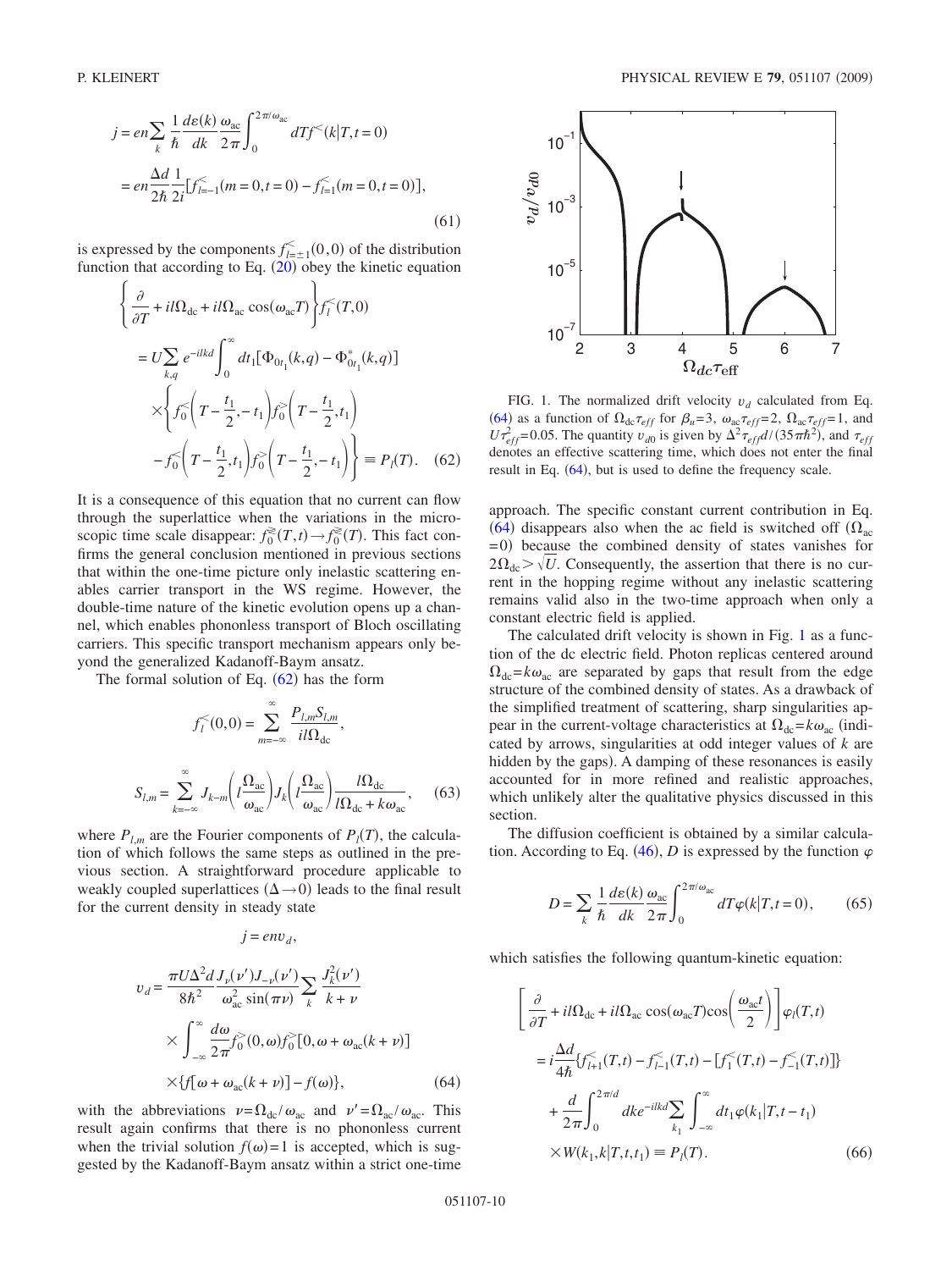This equation differs from Eq. ([62](#page-9-0)) for  $f_l^<(T,t)$  by the appearance of a inhomogeneous term. The formal solution has the form of Eq. ([63](#page-9-3)). Restricting the calculation of  $P_{l,m}$ <sup>t</sup>  $(0, 0)$  to its lowest-order contribution, we obtain the final result for the diffusion coefficient applicable to the WS regime,

$$
D = \frac{\Delta}{\hbar} \sum_{k=-\infty}^{\infty} \frac{J_k^2 (\Omega_{\text{ac}}/\omega_{\text{ac}})}{\Omega_{\text{dc}} + k \omega_{\text{ac}}} \frac{v_d d}{2},\tag{67}
$$

which can be formally interpreted in terms of a relationship suggested for the current density more than 40 years ago [[28](#page-11-23)].

$$
D(\Omega_{\rm dc}, \Omega_{\rm ac}) = \sum_{k=-\infty}^{\infty} J_k^2 \left( \frac{\Omega_{\rm ac}}{\omega_{\rm ac}} \right) D(\Omega_{\rm dc} + k\omega_{\rm ac}).\tag{68}
$$

Accordingly, the diffusion coefficient under the combined influence of ac and dc electric fields is easily obtained from the quantity

$$
D(\Omega_{\rm dc}) = \frac{v_{d}d}{2} \coth\left(\frac{\hbar\Omega_{\rm dc}}{\Delta}\right). \tag{69}
$$

However, this interpretation has only a formal character and heavily depends on the approximations made in the derivation. The main conclusion is the same as for the current density, namely that this kind of high-field quantum diffusion appears only beyond the Kadanoff-Baym ansatz by a strict treatment of the double-time dependence. The paradigmatic aspect of this example consists in the identification of a specific quantum-transport mechanism that is expressible neither by the one-time approximation nor by a sophisticated effective one-time approach based on the generalized Kadanoff-Baym ansatz. This fact serves as a principle selfjustification of the developed double-time theory having its unique field of applicability. Drawing a strict borderline around this area seems to be a difficult task that warrants further study.

The relatively crude approximation of a one-dimensional superlattice has been adopted to derive analytical results for the predicted phononless quantum transport and quantum diffusion. The effect itself should be sufficiently robust to appear both in more realistic calculations as well as in experimental studies. The quantization of the in-plane carrier motion can be achieved by a strong perpendicular magnetic field, whereas the broad exclusion of inelastic scattering on phonons requires low temperatures. By applying quantizing dc and ac electric fields along the superlattice axis, the double-time quantum effect could be experimentally demonstrated by measuring the predicted phononless current contribution in weakly coupled superlattices.

### **IV. SUMMARY**

Starting from a semiphenomenological kinetic approach, a unified one-electron theory of quantum transport and quantum diffusion was developed in previous works  $[4,5]$  $[4,5]$  $[4,5]$  $[4,5]$  that applies both to the band picture applicable to extended states at low electric fields and to the hopping picture for transport under quantizing electric field. Both approaches are completely equivalent and can be mutually derived from each other. For the current density, this equivalence was already demonstrated in Ref. [[26](#page-11-20)]. Furthermore, a comparative treatment of carrier drift and diffusion  $[4,5]$  $[4,5]$  $[4,5]$  $[4,5]$  revealed the particular nature of quantum diffusion. Whereas the drift velocity goes back to the nonequilibrium distribution function, the diffusion coefficient turns out to be constructed from a derived quantity that does not solve the Boltzmann equation or its quantum-kinetic extension. Most disturbing was the necessity to deal with the total GF  $f^{\lt}(k, \kappa | T, t)$  that depends on two wave vectors  $k$  and  $\kappa$ . The  $\kappa$  dependence seems to be dispensable for the description of transport in homogeneous systems, which are translational invariant. However, to probe carrier diffusion, at least an initial inhomogeneity of the carrier ensemble is necessary so that the  $\kappa$  dependence must be preserved in the unified description of drift and diffusion.

In this paper, we put the former semiphenomenological approach on a firm microscopic basis by applying nonequilibrium GF techniques. The unified theory of quantum transport and quantum diffusion has been constructed from the quantum-kinetic equation for the full distribution function  $f^{\leq}(k, \kappa | T, t)$ . The most salient feature of this extension are the appearance of the double-time nature of quantum kinetics and the related non-Markovian evolution in two-time channels, namely, the microscopic and macroscopic time regimes. On the fundamental microscopic level, quantum evolution seems to be more general than the classical schema that dictates a strictly one-dimensional progression from the past to the future. An interesting question concerns the relevance of the two-time quantum kinetics, namely, whether it is possible that new physics appears in this domain. A preliminary answer provides the treatment of a one-dimensional superlattice subject to dc and ac electric fields. The existence of phononless carrier transport and diffusion is demonstrated, the origin of which is the two-time dependence of the GFs. This distinct steady-state transport mechanism appears only beyond the generalized Kadanoff-Baym ansatz. Its experimental verification seems to be feasible by studying quantum-box superlattices.

The rigorous two-time quantum-kinetic approach presented in this paper is likewise applicable to quantum transport and quantum diffusion and covers both transport via extended states and hopping between localized carriers.

#### **ACKNOWLEDGMENT**

I very much acknowledge early stimulating discussions with Professor Dr. Valerij V. Bryksin, who recently passed away.

## **APPENDIX: SCATTERING PROBABILITY IN EQ. [\(26\)](#page-4-2)**

Assuming strict locality in time *T*, we obtain from the kinetic Eq.  $(20)$  $(20)$  $(20)$  and the definitions in Eqs.  $(22)$  $(22)$  $(22)$ – $(24)$  $(24)$  $(24)$ ,